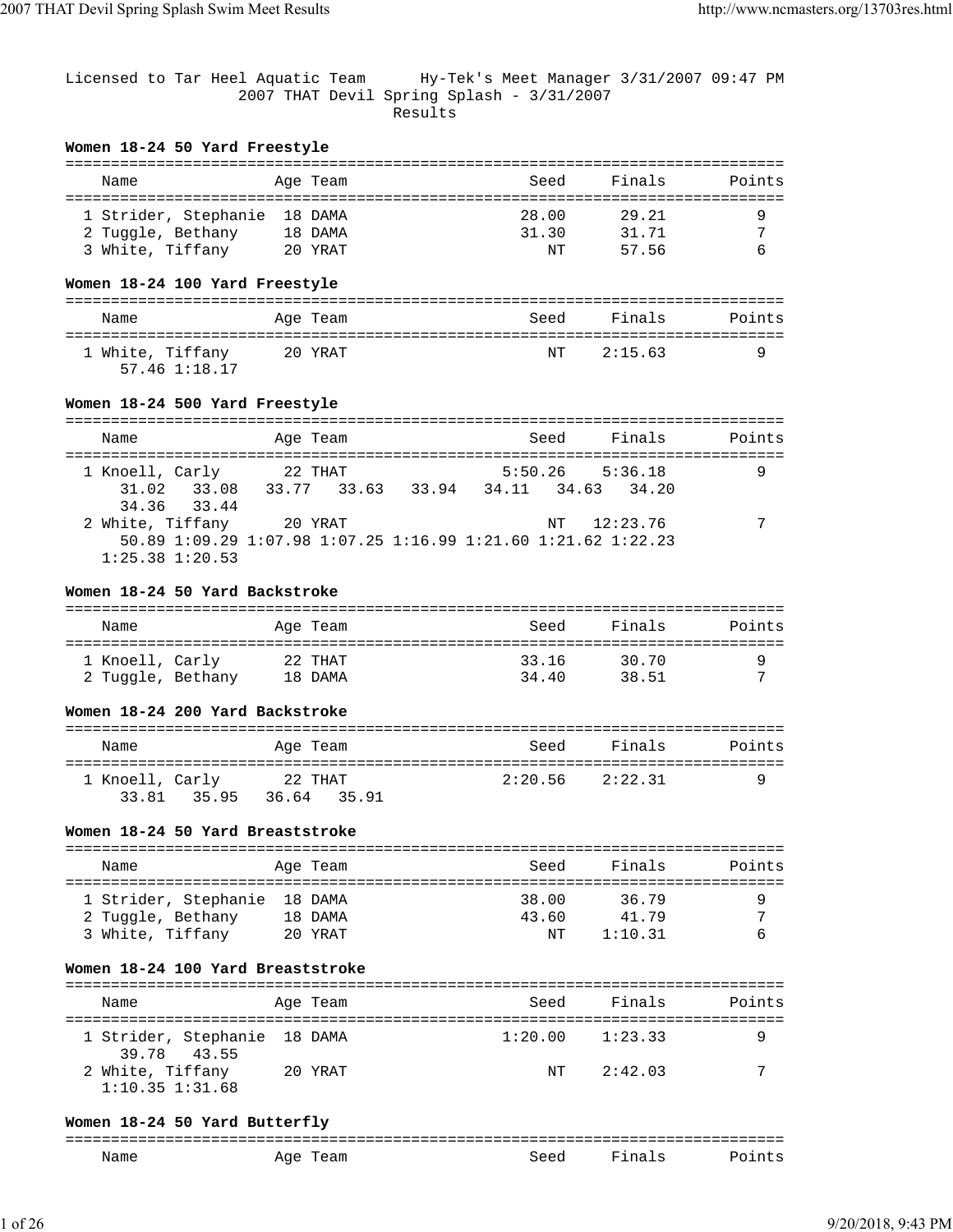| 1 Knoell, Carly              | 22 THAT | 33.16 | 31.00 |  |
|------------------------------|---------|-------|-------|--|
| 2 Strider, Stephanie 18 DAMA |         | 33.50 | 31.51 |  |
| 3 Tuggle, Bethany            | 18 DAMA | 35.20 | 3342  |  |

## **Women 18-24 100 Yard IM**

| Name              |                                             | Age Team | Seed    | Finals              | Points |
|-------------------|---------------------------------------------|----------|---------|---------------------|--------|
|                   | 1 Strider, Stephanie 18 DAMA<br>34.53 40.14 |          |         | $1:15.00$ $1:14.67$ |        |
| 2 Tuggle, Bethany | 37.18 43.78                                 | 18 DAMA  | 1:44.50 | 1:20.96             |        |

## **Women 25-29 50 Yard Freestyle**

| Name              | Age Team | Seed  | Finals | Points |
|-------------------|----------|-------|--------|--------|
| 1 Lawrence, Kari  | 25 MAC   | 28.33 | 28.16  |        |
| 2 Krasnozon, Amie | 26 DAMA  | 30.82 | 30.93  | ⇁      |
| 3 Rose, Jones     | 28 ALEX  | 30.00 | 31.58  |        |
| 4 Beers, Wendy    | 29 YRAT  | NΤ    | 39.33  |        |

## **Women 25-29 100 Yard Freestyle**

| Name                              | Age Team | Seed    | Finals  | Points |
|-----------------------------------|----------|---------|---------|--------|
| 1 Lawrence, Kari<br>29.95 31.34   | 25 MAC   | 1:03.23 | 1:01.29 | 9      |
| 2 Krasnozon, Amie<br>31.85 34.65  | 26 DAMA  | 1:07.58 | 1:06.50 | 7      |
| 3 Newton, Danielle<br>33.00 35.73 | 28 DAMA  | 1:09.52 | 1:08.73 | 6      |

## **Women 25-29 200 Yard Freestyle Open**

| Name                               | Age Team               | Seed                | Finals  | Points |
|------------------------------------|------------------------|---------------------|---------|--------|
| 1 Lewis, Jennifer<br>33.53 36.29   | 27 RAM<br>37.77 36.19  | $2:19.96$ $2:23.78$ |         | 9      |
| 2 Krasnozon, Amie<br>33.52 36.50   | 26 DAMA<br>37.93 36.74 | 2:25.09             | 2:24.69 | 7      |
| 3 Rose, Jones<br>35.81 38.32 38.77 | 28 ALEX<br>38.24       | $2:25.00$ $2:31.14$ |         |        |

## **Women 25-29 500 Yard Freestyle**

| Name                      |       | Age Team |  |         | Seed Finals                                     | Points |
|---------------------------|-------|----------|--|---------|-------------------------------------------------|--------|
| 1 Fritchie, Karen 29 DAMA |       |          |  | 5:47.00 | 5:36.84                                         | 9      |
| 34.41 32.49               |       |          |  |         | 31.61 33.02 33.61 34.13 34.35 34.41 34.32 34.49 |        |
| 2 Lewis, Jennifer         |       | 27 RAM   |  |         | $6:29.72$ $6:23.22$                             | 7      |
| 39.46 39.40               |       |          |  |         | 33.45 37.12 37.97 38.80 38.82 39.17 39.35 39.68 |        |
|                           |       |          |  |         | 6:37.36 6:23.51                                 | 6      |
| 3 Krasnozon, Amie 26 DAMA |       |          |  |         |                                                 |        |
| 38.81 35.77               |       |          |  |         | 34.45 38.25 39.15 39.89 39.22 39.15 39.38 39.44 |        |
| 4 Hawley, Kate 26 RAM     |       |          |  |         | 6:33.07 6:39.08                                 | 5      |
| 40.48 39.56               |       |          |  |         | 35.09 39.60 40.49 40.44 40.53 41.15 40.67 41.07 |        |
|                           |       |          |  |         |                                                 |        |
| 5 Peck, Julia 25 YRAT     |       |          |  | NT      | 9:00.14                                         | 4      |
| 54.24                     | 51.98 |          |  |         | 46.15 50.69 54.26 55.62 56.78 57.06 57.34 56.02 |        |
|                           |       |          |  |         |                                                 |        |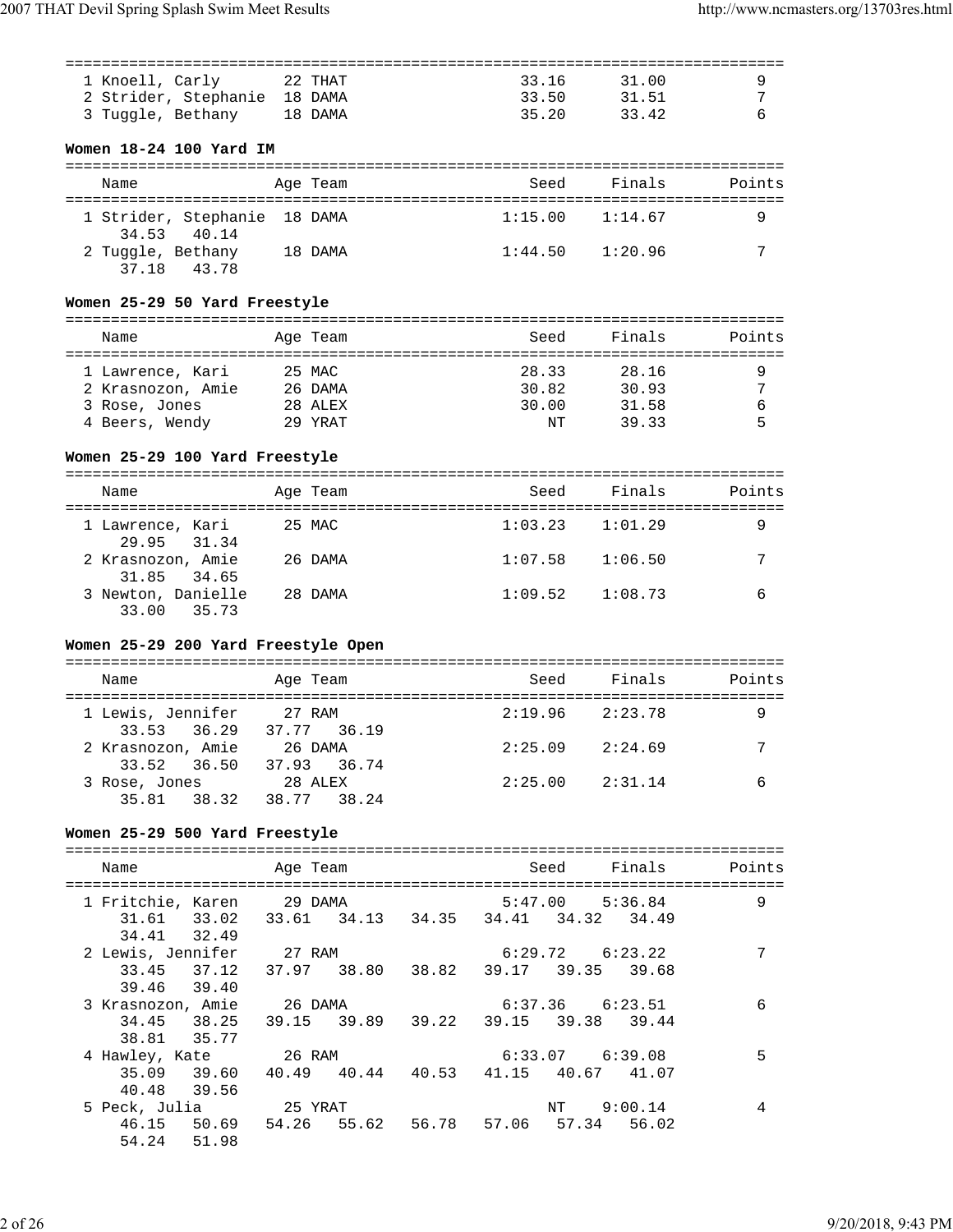#### **Women 25-29 50 Yard Backstroke**

| Name              | Age Team | Seed  | Finals | Points         |
|-------------------|----------|-------|--------|----------------|
| 1 Lewis, Jennifer | 27 RAM   | 34.00 | 31.44  |                |
| 2 Rose, Jones     | 28 ALEX  | 34.00 | 34.89  | $\overline{ }$ |
| 3 Beers, Wendy    | 29 YRAT  | NT    | 46.56  |                |
| 4 Peck, Julia     | 25 YRAT  | NΤ    | 47.45  |                |

#### **Women 25-29 100 Yard Backstroke**

| Name                             | Age Team | Seed    | Finals  | Points |
|----------------------------------|----------|---------|---------|--------|
| 1 Lewis, Jennifer<br>33.38 35.33 | 27 RAM   | 1:08.33 | 1:08.71 | 9      |
| 2 Nagle, Cynthia<br>40.05 43.91  | 28 THAT  | 1:17.32 | 1:23.96 | 7      |
| 3 Peck, Julia<br>55.72 57.63     | 25 YRAT  | NT.     | 1:53.35 | 6      |

#### **Women 25-29 50 Yard Breaststroke**

| Name             | Age Team | Seed  | Finals | Points |
|------------------|----------|-------|--------|--------|
| 1 Lawrence, Kari | 25 MAC   | 38.03 | 35.67  |        |
| 2 Nagle, Cynthia | 28 THAT  | 34.50 | 36.48  | ⇁      |
| 3 Hawley, Kate   | 26 RAM   | 42.33 | 42.38  |        |

#### **Women 25-29 100 Yard Breaststroke**

| Name                            | Age Team | Seed    | Finals  | Points |  |
|---------------------------------|----------|---------|---------|--------|--|
| 1 Nagle, Cynthia<br>35.67 41.17 | 28 THAT  | 1:14.98 | 1:16.84 |        |  |
| 2 Hawley, Kate<br>44.42 48.55   | 26 RAM   | 1:30.40 | 1:32.97 | ⇁      |  |

### **Women 25-29 200 Yard Breaststroke**

| Name                                 | Age Team               | Seed | Finals              | Points |
|--------------------------------------|------------------------|------|---------------------|--------|
| 1 Newton, Danielle<br>44 82<br>49.08 | 28 DAMA<br>50.78 49.60 |      | $3:12.42$ $3:14.28$ |        |

#### **Women 25-29 50 Yard Butterfly**

| Name               | Age Team | Seed  | Finals | Points |
|--------------------|----------|-------|--------|--------|
| 1 Rose, Jones      | 28 ALEX  | 33.00 | 32.81  |        |
| 2 Newton, Danielle | 28 DAMA  | 38.00 | 35.57  | 7      |
| 3 Nagle, Cynthia   | 28 THAT  | 33.09 | 35.59  | 6      |
| 4 Beers, Wendy     | 29 YRAT  | NΤ    | 46.65  | 5      |

## **Women 25-29 100 Yard Butterfly**

| Name          | Age Team | Seed                | Finals | Points |
|---------------|----------|---------------------|--------|--------|
| 1 Rose, Jones | 28 ALEX  | $1:13.00$ $1:14.99$ |        |        |
| 35.36 39.63   |          |                     |        |        |

#### **Women 25-29 100 Yard IM**

| Name              | Age Team | Seed    | Finals  | Points |
|-------------------|----------|---------|---------|--------|
| 1 Fritchie, Karen | 29 DAMA  | 1:07 00 | 1:05 83 |        |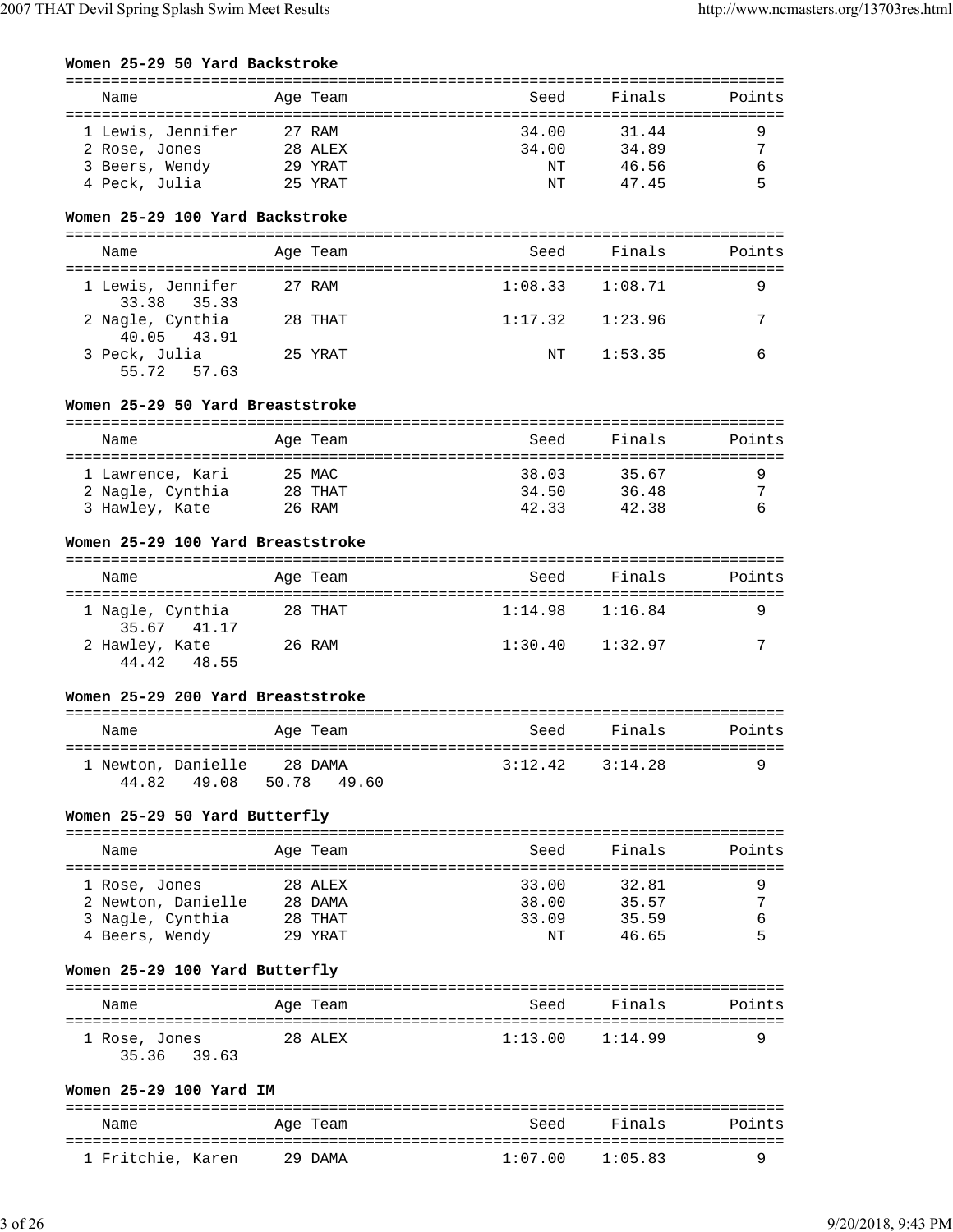| 31.51 34.32<br>2 Lawrence, Kari<br>32.27 35.95 | 25 MAC  | 1:13.11 | 1:08.22 |   |
|------------------------------------------------|---------|---------|---------|---|
| 3 Peck, Julia                                  | 25 YRAT | ΝT      | 1:09.19 | 6 |
| 4 Newton, Danielle<br>37.15 43.69              | 28 DAMA | 1:20.15 | 1:20.84 | 5 |
| 5 Hawley, Kate<br>40.70 44.35                  | 26 RAM  | 1:22.99 | 1:25.05 |   |
| 6 Beers, Wendy                                 | 29 YRAT | NΤ      | 1:38.37 |   |

## **Women 25-29 200 Yard IM**

| Name                             | Age Team                    | Seed    | Finals              | Points |  |  |
|----------------------------------|-----------------------------|---------|---------------------|--------|--|--|
| 1 Fritchie, Karen<br>34.92 44.23 | 29 DAMA<br>42.85 36.92      |         | $2:21.00$ $2:38.92$ |        |  |  |
| 2 Hawley, Kate<br>41 83          | 26 RAM<br>48.75 52.45 39.24 | 2:58.62 | 3:02.27             | 7      |  |  |

## **Women 25-29 400 Yard IM Open**

| Name              |                | Age Team |       | Seed    |         | Finals | Points |
|-------------------|----------------|----------|-------|---------|---------|--------|--------|
| 1 Fritchie, Karen |                | 29 DAMA  |       | 5:05.00 | 5:00.77 |        | Q      |
| 32.53             | 36.68<br>40.69 | 40.08    | 40.73 | 41.65   | 34.64   | 33.77  |        |

#### **Women 30-34 50 Yard Freestyle**

| Name               | Age Team | Seed  | Finals | Points |
|--------------------|----------|-------|--------|--------|
| 1 Rando, Mary Jane | 32 YRAT  | 33.00 | 32.08  |        |

#### **Women 30-34 50 Yard Backstroke**

| Name                            | Age Team | Seed | Finals | Points |
|---------------------------------|----------|------|--------|--------|
| 1 Rando, Mary Jane      32 YRAT |          | NT   | 4347   | u      |

#### **Women 30-34 50 Yard Breaststroke**

| Name               | Age Team | Seed  | Finals | Points |
|--------------------|----------|-------|--------|--------|
| 1 Rando, Mary Jane | 32 YRAT  | 38.04 | 4076   |        |

### **Women 30-34 100 Yard IM**

| Name | Age Team                       | Seed | Finals     | Points |
|------|--------------------------------|------|------------|--------|
|      | 1 Rando, Mary Jane     32 YRAT |      | NT 1:27.83 |        |

#### **Women 35-39 50 Yard Freestyle**

| Name             | Age Team | Seed  | Finals | Points         |
|------------------|----------|-------|--------|----------------|
| 1 Zandek, Sarah  | 37 YRAT  | NΤ    | 33.63  |                |
| 2 Franklin, Dawn | 37 DAMA  | 34.94 | 35.40  | $\overline{ }$ |
| 3 Caskey, Laura  | 39 NCMS  | 55.00 | 52.10  |                |

## **Women 35-39 200 Yard Freestyle Open**

| Name                      |       | Age Team               | Seed    | Finals  | Points |
|---------------------------|-------|------------------------|---------|---------|--------|
| 1 Franklin, Dawn<br>39 57 | 42.96 | 37 DAMA<br>43.36 42.00 | 2:46.23 | 2:47.89 | a      |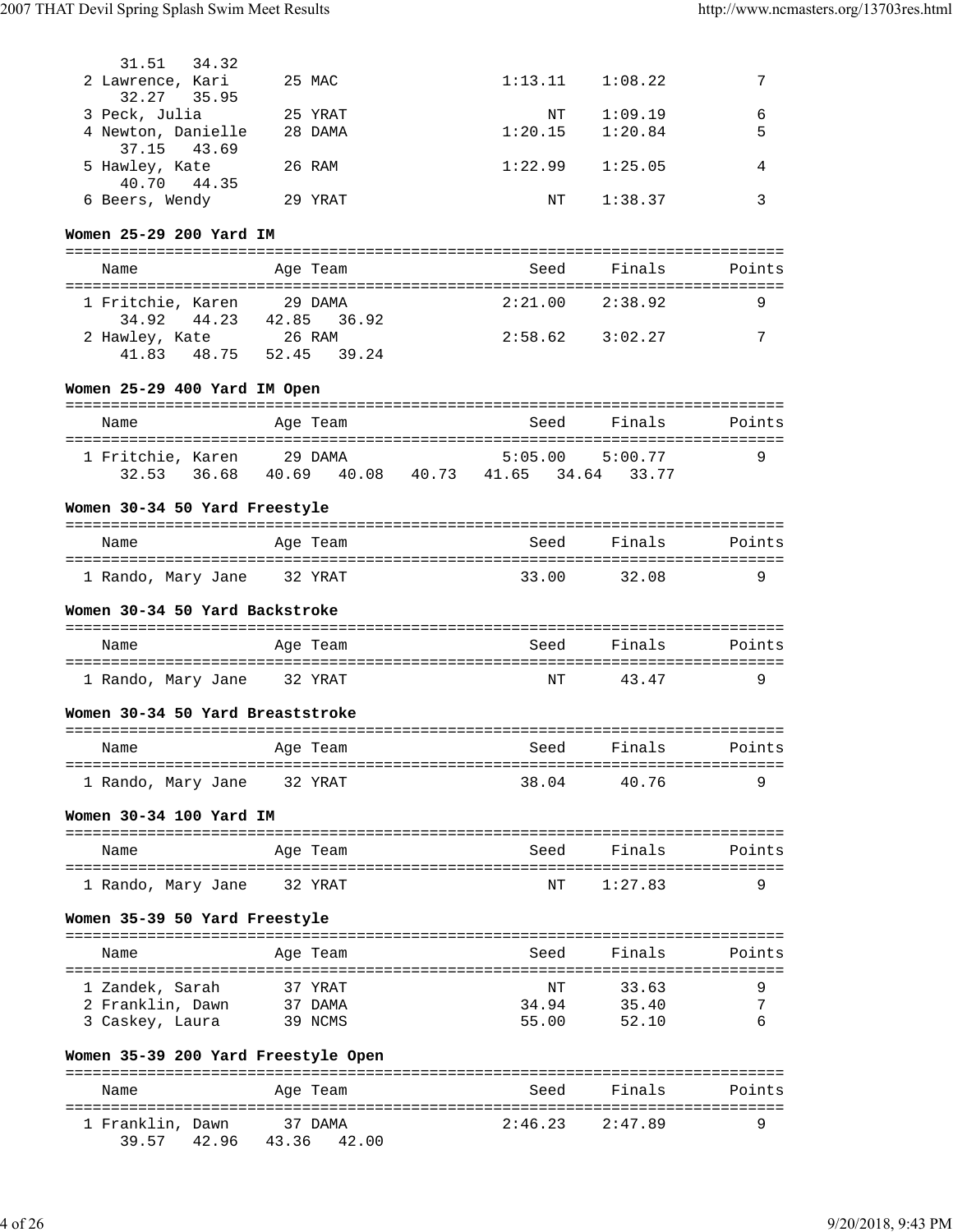| Finals<br>Seed<br>Name<br>Age Team<br>1 Williams, Heidi<br>38 DAMA<br>$5:40.00$ $5:36.26$<br>9<br>30.97 33.22<br>34, 36, 34, 47, 34, 32, 34, 65<br>33.92 34.34<br>34.33 31.68<br>39 THAT<br>2 Wallace, Kacie<br>$6:07.89$ $6:11.44$<br>32.89<br>38.21 37.99 38.42 38.60<br>35.86<br>36.80 37.67<br>38.22 36.78 |  |  |  |  |        |
|----------------------------------------------------------------------------------------------------------------------------------------------------------------------------------------------------------------------------------------------------------------------------------------------------------------|--|--|--|--|--------|
|                                                                                                                                                                                                                                                                                                                |  |  |  |  | Points |
|                                                                                                                                                                                                                                                                                                                |  |  |  |  |        |
|                                                                                                                                                                                                                                                                                                                |  |  |  |  |        |
|                                                                                                                                                                                                                                                                                                                |  |  |  |  |        |
|                                                                                                                                                                                                                                                                                                                |  |  |  |  |        |
|                                                                                                                                                                                                                                                                                                                |  |  |  |  |        |

## **Women 35-39 50 Yard Backstroke**

| Name                                                                         | Age Team                                 | Seed                          | Finals                           | Points |
|------------------------------------------------------------------------------|------------------------------------------|-------------------------------|----------------------------------|--------|
| 1 Williams, Heidi<br>2 Wallace, Kacie<br>3 Zandek, Sarah<br>4 Franklin, Dawn | 38 DAMA<br>39 THAT<br>37 YRAT<br>37 DAMA | 32.50<br>36.60<br>NΤ<br>40.87 | 31.86<br>34.89<br>39.79<br>42.21 | ⇁      |

#### **Women 35-39 100 Yard Backstroke**

| Name                            | Age Team | Seed    | Finals  | Points |
|---------------------------------|----------|---------|---------|--------|
| 1 Gary, Kristin<br>30.56 31.89  | 39 REDT  | 1:00.80 | 1:02.45 | a      |
| 2 Wallace, Kacie<br>35.60 37.73 | 39 THAT  | 1:16.20 | 1:13.33 | ⇁      |

### **Women 35-39 200 Yard Backstroke**

| Name              | Age Team    | Seed | Finals          | Points |
|-------------------|-------------|------|-----------------|--------|
| 1 Williams, Heidi | 38 DAMA     |      | 2:31.00 2:30.33 |        |
| 35.37 37.69       | 38.91 38.36 |      |                 |        |

#### **Women 35-39 50 Yard Breaststroke**

| Name              | Age Team | Seed  | Finals | Points |
|-------------------|----------|-------|--------|--------|
| 1 Zandek, Sarah   | 37 YRAT  | NT    | 43.80  |        |
| -- Franklin, Dawn | 37 DAMA  | 42.58 | DO     |        |

### **Women 35-39 50 Yard Butterfly**

| Name             | Age Team | Seed | Finals | Points |
|------------------|----------|------|--------|--------|
| 1 Franklin, Dawn | 37 DAMA  | NT   | 37 57  |        |
| 2 Zandek, Sarah  | 37 YRAT  | NΤ   | 39.32  | ⇁      |

#### **Women 35-39 100 Yard Butterfly**

| Name              | Age Team | Seed    | Finals  | Points |
|-------------------|----------|---------|---------|--------|
| 1 Williams, Heidi | 38 DAMA  | 1:10.00 | 1:09.24 |        |
| 33.26<br>35.98    |          |         |         |        |

#### **Women 35-39 100 Yard IM**

| Name                     |             | Age Team | Seed    | Finals  | Points |
|--------------------------|-------------|----------|---------|---------|--------|
| 1 Gary, Kristin          | 28.32 34.88 | 39 REDT  | 1:05.00 | 1:03.20 | a      |
| 2 Zandek, Sarah<br>40.64 | 44.31       | 37 YRAT  | NT      | 1:24.95 | ⇁      |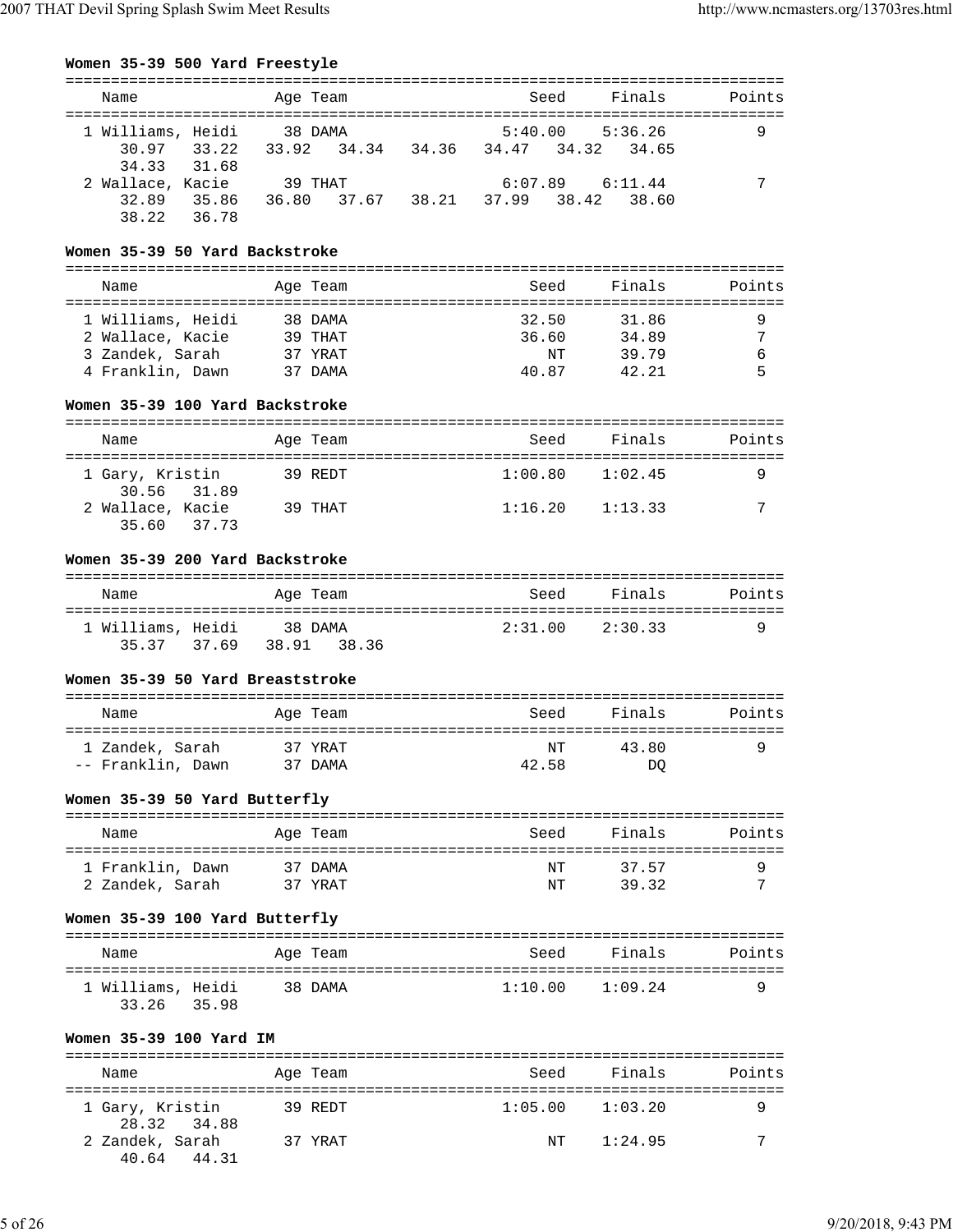| Women 40-44 50 Yard Freestyle                 |         |               |                |                    |                  |
|-----------------------------------------------|---------|---------------|----------------|--------------------|------------------|
| Name                                          |         | Age Team      | Seed           | Finals             | Points           |
| 1 Maughan, Maureen 44 TYRA<br>2 Culton, Cathy | 41 THAT |               | 40.00<br>31.00 | 30.42<br>30.49     | 9<br>$7^{\circ}$ |
| Women 40-44 100 Yard Freestyle                |         |               |                |                    |                  |
| Name                                          |         | Age Team      | Seed           | Finals             | Points           |
| 1 Futch, Karen<br>29.43 31.09                 | 44 THAT |               | 1:05.00        | 1:00.52            | 9                |
| Women 40-44 50 Yard Backstroke                |         |               |                |                    |                  |
| Name                                          |         | Age Team      |                | Seed Finals Points |                  |
| 1 Maughan, Maureen 44 TYRA                    |         |               | 45.00          | 35.72              | 9                |
| Women 40-44 50 Yard Breaststroke              |         |               |                |                    |                  |
| Name                                          |         | Age Team      | Seed           | Finals             | Points           |
| 1 Nowak, Elizabeth 43 THAT                    |         |               | 34.10          | 35.13              | 9                |
| Women 40-44 100 Yard Breaststroke             |         |               |                |                    |                  |
| Name                                          |         | Age Team      |                | Seed Finals        | Points           |
| 1 Nowak, Elizabeth<br>35.72<br>39.97          | 43 THAT |               | 1:14.90        | 1:15.69            | 9                |
| 2 Jurey, Mary 30 Unattached<br>37.66 41.78    |         |               | 1:22.50        | 1:19.44            | 7                |
| Women 40-44 200 Yard Breaststroke             |         |               |                |                    |                  |
| Name                                          |         | Age Team      |                | Seed Finals        | Points           |
| 1 Futch, Karen<br>39.48 43.44 44.03 42.86     | 44 THAT |               | 3:40.00        | 2:49.81            | 9                |
| Women 40-44 50 Yard Butterfly                 |         |               |                |                    |                  |
| Name                                          |         | Age Team      | Seed           | Finals             | Points           |
| 1 Jurey, Mary                                 |         | 40 Unattached | 29.50          | 31.82              | 9                |
| 2 Maughan, Maureen 44 TYRA                    |         |               |                | 40.00 32.50        | 7                |
| 3 Culton, Cathy 41 THAT                       |         |               | 35.00          | 33.68              | 6                |
| Women 40-44 100 Yard IM                       |         |               |                |                    |                  |
| Name                                          |         | Age Team      | Seed           | Finals             | Points           |
| 1 Nowak, Elizabeth<br>32.48<br>36.30          |         | 43 THAT       | 1:06.10        | 1:08.78            | 9                |
| 2 Futch, Karen<br>33.50<br>36.33              |         | 44 THAT       | 1:20.00        | 1:09.83            | 7                |
| 3 Jurey, Mary<br>34.48<br>38.99               |         | 40 Unattached | 1:16.50        | 1:13.47            | 6                |
|                                               |         |               |                |                    |                  |

## **Women 40-44 200 Yard IM**

| ---<br>____ |             |      |                   |  |
|-------------|-------------|------|-------------------|--|
| Name        | Age<br>eall | Seed | $\sim$ $\sim$<br> |  |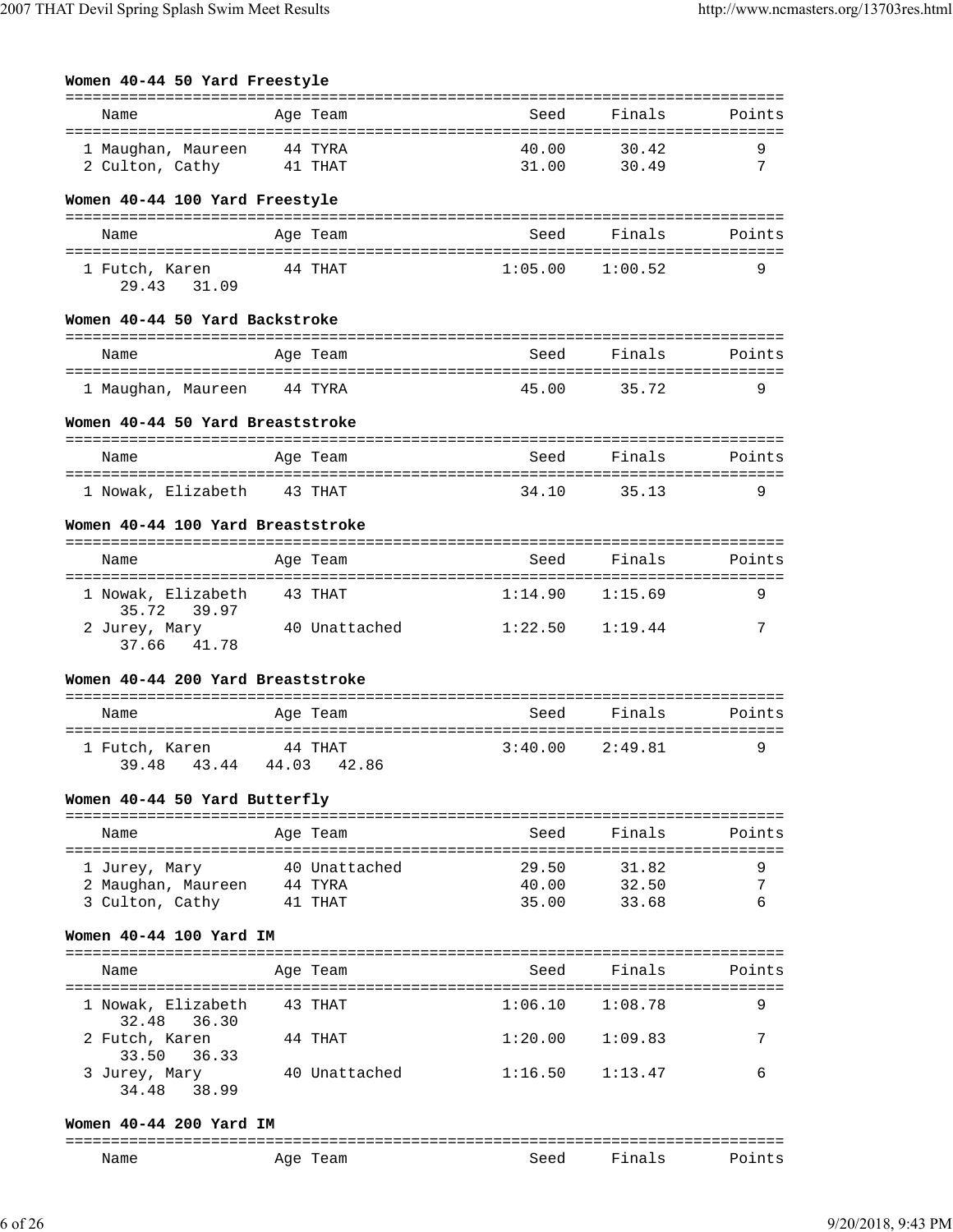| 1 Futch, Karen<br>32.80                              | 44 THAT<br>38.98 43.28 34.01                                      | 3:10.00             | 2:29.07        | 9      |
|------------------------------------------------------|-------------------------------------------------------------------|---------------------|----------------|--------|
| Women 40-44 400 Yard IM Open                         |                                                                   |                     |                |        |
| Name                                                 | Age Team                                                          | Seed                | Finals         | Points |
| 1 Futch, Karen                                       | 44 THAT<br>34.71  38.59  41.98  42.35  44.21  45.91  37.09  35.83 | $6:30.00$ $5:20.67$ |                | 9      |
| Women 45-49 50 Yard Freestyle                        |                                                                   |                     |                |        |
| Name                                                 | Age Team                                                          | Seed                | Finals         | Points |
| 1 Woodward, Alis 46 MAC                              |                                                                   | 29.40               | 28.63          | 9      |
| 2 Barrell, Sharon 45 TYRA                            |                                                                   |                     | 30.50 30.44    | 7      |
| Women 45-49 100 Yard Freestyle                       |                                                                   |                     |                |        |
| Name                                                 | Age Team                                                          | Seed                | Finals         | Points |
| 1 Wilber, Dara                                       | 47 PALM                                                           | 1:02.09             | 1:01.26        | 9      |
| 29.50 31.76<br>2 Frost, Kathryn 47 NM<br>32.95 36.33 |                                                                   | $1:10.00$ $1:09.28$ |                | 7      |
| Women 45-49 200 Yard Freestyle Open                  |                                                                   |                     |                |        |
| Name                                                 | Age Team                                                          | Seed                | Finals         | Points |
| 1 Woodward, Alis 46 MAC                              | 35.13 39.35 39.60 36.39                                           | $2:25.00$ $2:30.47$ |                | 9      |
| Women 45-49 500 Yard Freestyle                       |                                                                   |                     |                |        |
| Name                                                 | Age Team                                                          | Seed                | Finals         | Points |
| 1 Woodward, Alis 46 MAC                              |                                                                   | 6:34.49             | 6:42.72        | 9      |
| 39.70<br>36.76<br>40.65 38.51                        | 41.25 41.49 40.77 41.14 41.49 40.96                               |                     |                |        |
| 2 Wicker, Cheryl 46 THAT                             | 38.49 42.31 44.55 44.93 45.42 44.48 44.21 44.05                   |                     | NT 7:29.84     | 7      |
| 43.04 58.36                                          |                                                                   |                     |                |        |
| Women 45-49 50 Yard Backstroke                       |                                                                   |                     |                |        |
| Name                                                 | Age Team                                                          | Seed                | Finals         | Points |
| 1 Wilber, Dara                                       | 47 PALM                                                           | 33.62               | 33.26          | 9      |
| 2 Woodward, Alis                                     | 46 MAC                                                            | 37.02               | 35.98          | 7      |
| 3 Barrell, Sharon<br>4 Wicker, Cheryl 46 THAT        | 45 TYRA                                                           | 38.50<br>38.00      | 36.12<br>37.91 | 6<br>5 |
| Women 45-49 50 Yard Breaststroke                     |                                                                   |                     |                |        |
|                                                      |                                                                   |                     |                |        |
| Name                                                 | Age Team                                                          |                     | Seed Finals    | Points |
| 1 Wilber, Dara                                       | 47 PALM                                                           | 34.92               | 35.75          | 9      |
| Women 45-49 200 Yard Breaststroke                    |                                                                   |                     |                |        |
| Name                                                 | Age Team                                                          | Seed                | Finals         | Points |
| 1 Wilber, Dara                                       | 47 PALM                                                           | 2:44.85             | 2:48.28        | 9      |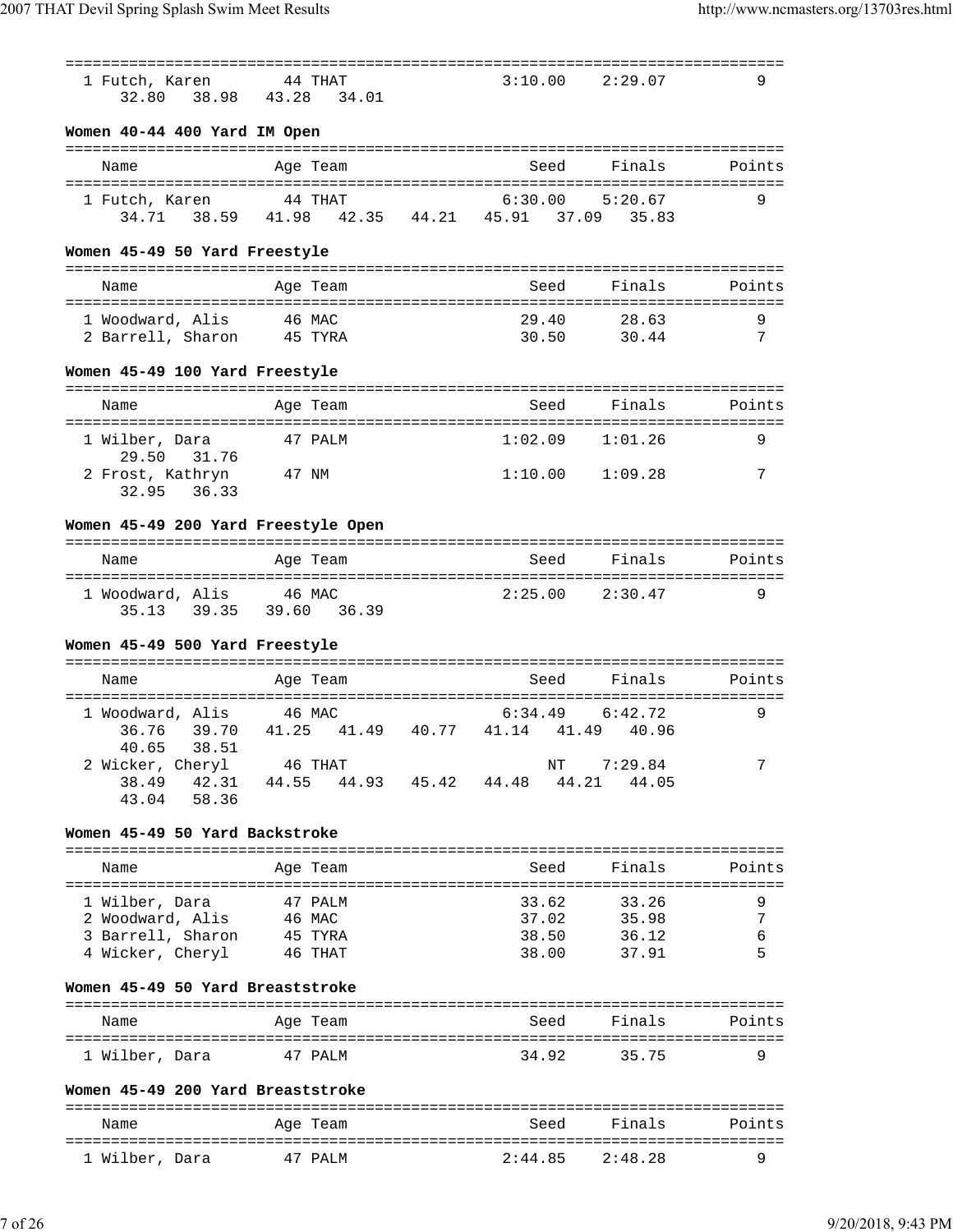39.19 43.13 42.86 43.10

#### **Women 45-49 50 Yard Butterfly**

| Name             |       | Aqe Team | Seed  | Finals | Points |
|------------------|-------|----------|-------|--------|--------|
| 1 Frost, Kathryn | 47 NM |          | 34.00 | 3399   |        |

#### **Women 45-49 100 Yard IM**

| Name                            | Age Team | Seed    | Finals  | Points |
|---------------------------------|----------|---------|---------|--------|
| 1 Frost, Kathryn<br>36.07 43.23 | 47 NM    | 1:21.00 | 1:19.30 |        |
| 2 Wicker, Cheryl<br>38.96 45.84 | 46 THAT  | 1:25.00 | 1:24.80 | 7      |

#### **Women 45-49 200 Yard IM**

| Name           | Age Team                | Seed | Finals          | Points |
|----------------|-------------------------|------|-----------------|--------|
| 1 Wilber, Dara | 47 PALM                 |      | 2:31.59 2:30.83 |        |
|                | 33.77 38.28 43.34 35.44 |      |                 |        |

#### **Women 50-54 50 Yard Freestyle**

| Name                | Age Team | Seed  | Finals | Points |
|---------------------|----------|-------|--------|--------|
| 1 Castro, Paige     | 50 MAC   | NΤ    | 34.37  |        |
| 2 Massengale, Susan | 53 RAM   | 37.22 | 37.58  | ⇁      |
| 3 Andersen, Kathy   | 51 MAC   | 44.25 | 41 61  |        |

### **Women 50-54 100 Yard Freestyle**

| Name                               | Age Team | Seed    | Finals  | Points |
|------------------------------------|----------|---------|---------|--------|
| 1 Massengale, Susan<br>41.24 46.53 | 53 RAM   | 1:22.58 | 1:27.77 | a      |
| 2 Andersen, Kathy<br>43.36 46.92   | 51 MAC   | 1:28.35 | 1:30.28 | ⇁      |

## **Women 50-54 200 Yard Freestyle Open**

| Name              | Age Team |             | Seed                | Finals  | Points |
|-------------------|----------|-------------|---------------------|---------|--------|
| 1 Castro, Paige   | 50 MAC   |             | $3:15.00$ $2:49.41$ |         |        |
| 37.16 42.34       |          | 45.58 44.33 |                     |         |        |
| 2 Andersen, Kathy | 51 MAC   |             | 3:22.55             | 3:24.01 | 7      |
| 46.84 51.74       | 53.20    | 52.23       |                     |         |        |

#### **Women 50-54 500 Yard Freestyle**

| Name                                 |                         | Age Team               |       |       |             | Finals<br>Seed                               | Points |
|--------------------------------------|-------------------------|------------------------|-------|-------|-------------|----------------------------------------------|--------|
| Satter, Jane<br>38.93 42.19<br>45.70 |                         | 50 THAT<br>43.23 45.44 |       |       |             | $7:19.00$ 6:37.12<br>44.01 46.16 44.29 47.17 | 9      |
| 2 Leach, Debbie<br>47.58<br>50.68    | 51.93<br>46.13          | 52 GCYM<br>51.91 51.90 |       | 52.92 | 51.78 51.25 | $7:55.00$ $8:27.01$<br>50.93                 |        |
| 3 Andersen,<br>47.18<br>53.72        | Kathy<br>52.05<br>50.75 | 51 MAC<br>53.73        | 55.12 | 54.49 | 8:45.11     | 8:51.21<br>54.68 55.14 54.35                 | 6      |

**Women 50-54 50 Yard Backstroke**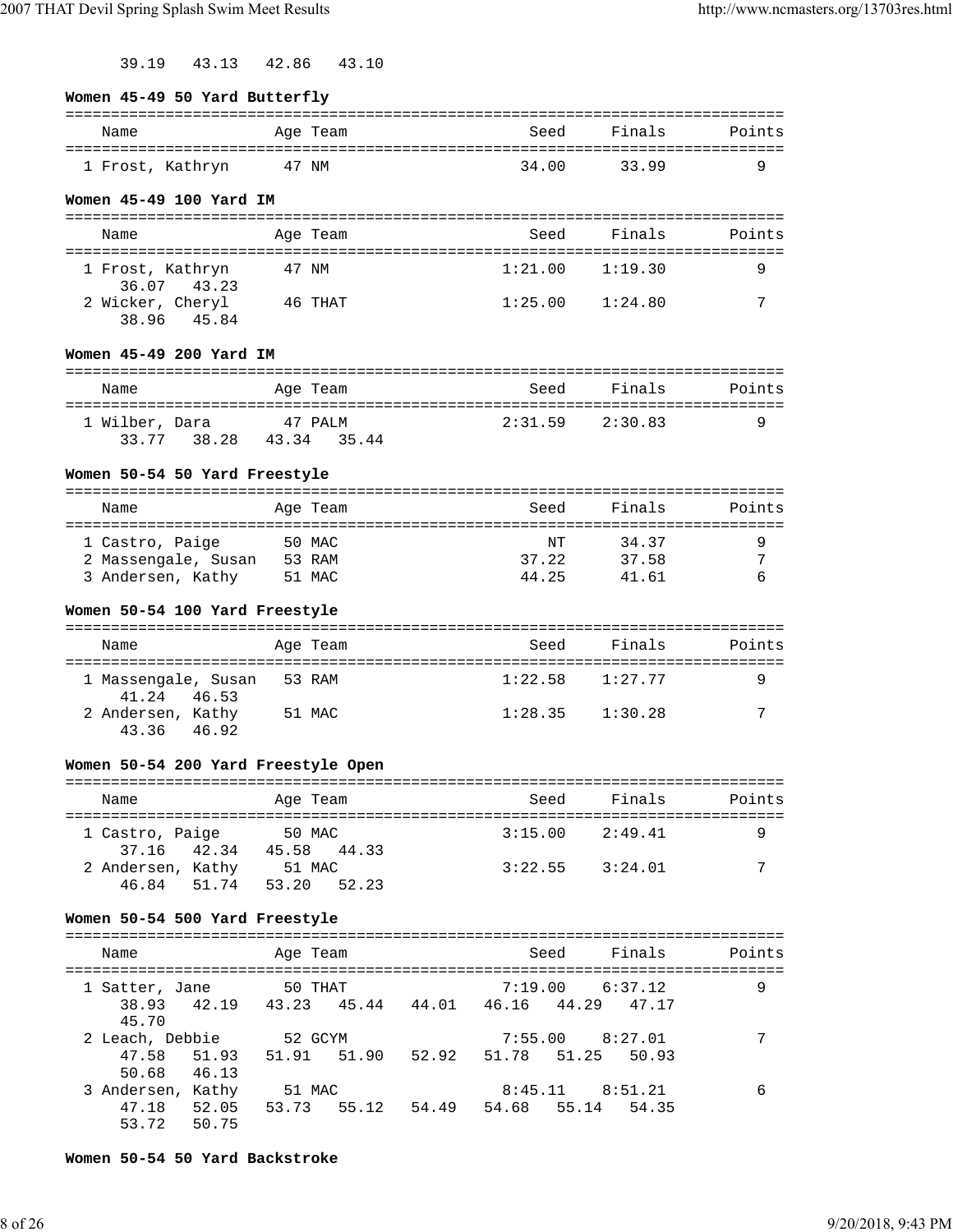| Name                                                            |       | Age Team |             | Seed        | Finals                    | Points |
|-----------------------------------------------------------------|-------|----------|-------------|-------------|---------------------------|--------|
| 1 Massengale, Susan                                             |       | 53 RAM   |             | 44.92       | 44.87                     | 9      |
| Women 50-54 50 Yard Breaststroke                                |       |          |             |             |                           |        |
| Name                                                            |       | Age Team |             | Seed        | Finals                    | Points |
| 1 Andersen, Kathy                                               |       | 51 MAC   |             | 46.18       | 48.21                     | 9      |
| Women 50-54 100 Yard Breaststroke                               |       |          |             |             |                           |        |
| Name                                                            |       | Age Team |             | Seed        | Finals                    | Points |
| 1 Leach, Debbie<br>48.41<br>51.04                               |       | 52 GCYM  |             | 1:35.00     | 1:39.45                   | 9      |
| Women 50-54 50 Yard Butterfly                                   |       |          |             |             |                           |        |
| Name                                                            |       | Age Team |             | Seed        | Finals                    | Points |
|                                                                 |       |          |             |             |                           |        |
| 1 Massengale, Susan 53 RAM                                      |       |          |             | 47.40       | 45.20                     | 9      |
| Women 50-54 100 Yard IM                                         |       |          |             |             |                           |        |
| Name                                                            |       | Age Team |             | Seed        | Finals                    | Points |
| 1 Leach, Debbie<br>48.78<br>48.78                               |       | 52 GCYM  |             | 1:38.63     | 1:37.56                   | 9      |
| Women 55-59 50 Yard Freestyle                                   |       |          |             |             |                           |        |
| Name                                                            |       | Age Team |             | Seed        | Finals                    | Points |
|                                                                 |       |          |             |             |                           |        |
| 1 Stetson, Margaret 55 THAT                                     |       |          |             | 38.00       | 35.45                     | 9      |
| Women 55-59 500 Yard Freestyle                                  |       |          |             |             |                           |        |
| Name                                                            |       | Age Team |             | Seed        | Finals                    | Points |
| 1 Stetson, Margaret 55 THAT<br>47.21<br>41.21<br>46.96<br>48.32 | 50.77 |          | 50.27 51.29 | ΝT<br>50.10 | 8:07.46<br>51.53<br>49.80 | 9      |
| Women 55-59 50 Yard Breaststroke                                |       |          |             |             |                           |        |
|                                                                 |       |          |             |             |                           |        |
| Name                                                            |       | Age Team |             | Seed        | Finals                    | Points |
| 1 Stetson, Margaret                                             |       | 55 THAT  |             | 45.00       | 43.79                     | 9      |
| 2 Cathey, Sandra                                                |       | 57 NCMS  |             | 45.00       | 45.79                     | 7      |
| Women 55-59 100 Yard Breaststroke                               |       |          |             |             |                           |        |
| Name                                                            |       | Age Team |             | Seed        | Finals                    | Points |
| 1 Cathey, Sandra<br>47.29<br>50.17                              |       | 57 NCMS  |             | 1:35.00     | 1:37.46                   | 9      |
| 2 Stetson, Margaret 55 THAT<br>45.51<br>54.54                   |       |          |             | 1:50.00     | 1:40.05                   | 7      |
| Women 55-59 200 Yard IM                                         |       |          |             |             |                           |        |
| Name                                                            |       | Age Team |             | Seed        | Finals                    | Points |

| ---------<br>____ | ---- | ---------- |  | ------- | - -------- |  | - - - - - - - - |
|-------------------|------|------------|--|---------|------------|--|-----------------|
|                   |      |            |  |         |            |  |                 |
|                   |      |            |  |         |            |  |                 |
|                   |      |            |  |         |            |  |                 |
|                   |      |            |  |         |            |  |                 |
|                   |      |            |  |         |            |  |                 |
|                   |      |            |  |         |            |  |                 |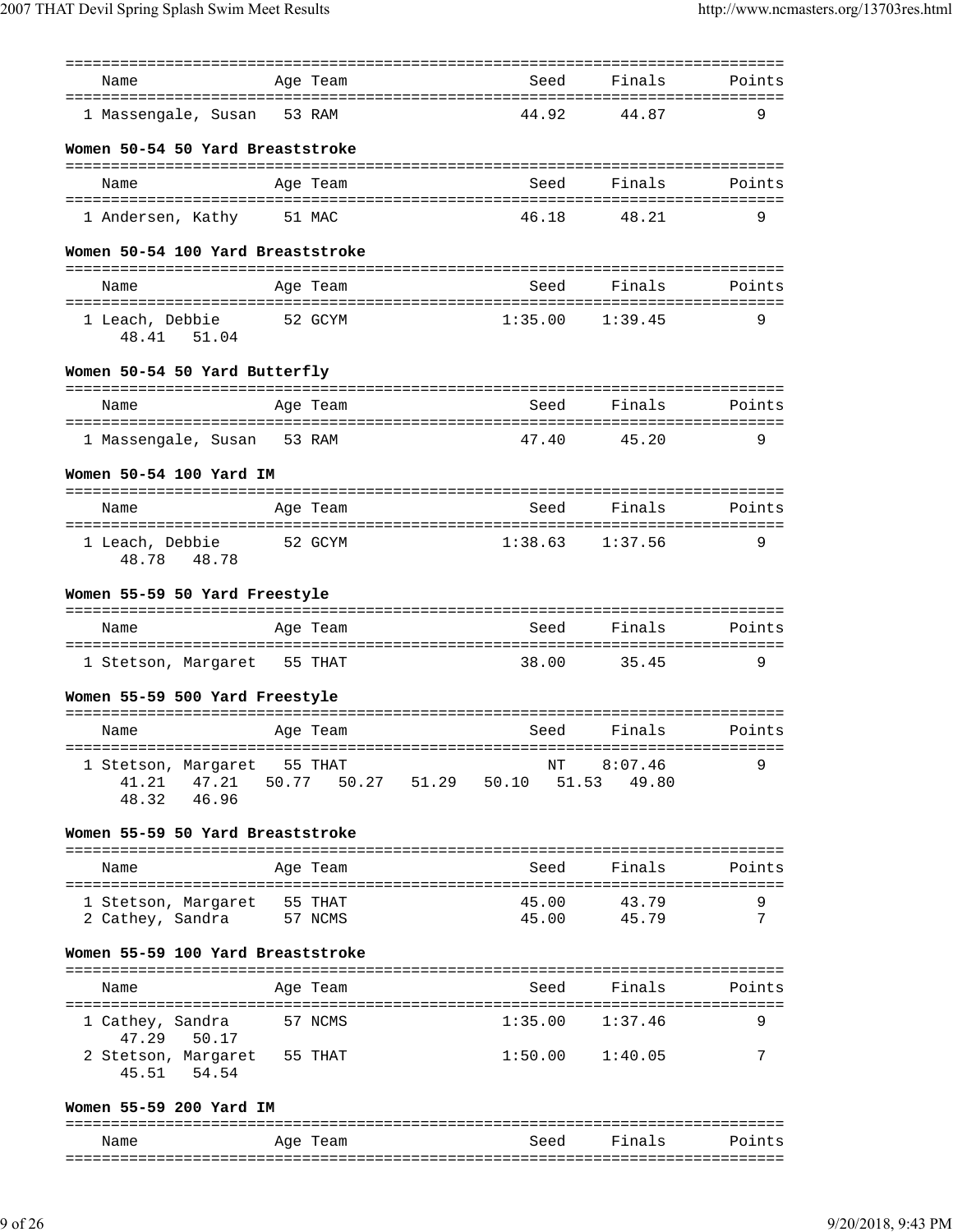| 1 Cathey, Sandra 57 NCMS<br>47.54 52.35 53.05                                       | 44.92            | $3:20.00$ $3:17.86$  |                         | 9           |
|-------------------------------------------------------------------------------------|------------------|----------------------|-------------------------|-------------|
| Women 65-69 50 Yard Backstroke                                                      |                  |                      |                         |             |
| Name                                                                                | Age Team         | Seed                 | Finals                  | Points      |
| 1 Newell, Sally                                                                     | 69 THAT          | NT                   | 46.91                   | 9           |
| Women 65-69 50 Yard Breaststroke                                                    |                  |                      |                         |             |
| Name                                                                                | Age Team         | Seed                 | Finals                  | Points      |
| 1 Newell, Sally 69 THAT                                                             |                  | 45.43                | 46.36                   | 9           |
| Women 65-69 200 Yard IM                                                             |                  |                      |                         |             |
| Name                                                                                | Age Team         | Seed                 | Finals                  | Points      |
| 1 Newell, Sally 69 THAT<br>52.29 54.26 58.12 47.11                                  |                  | 3:29.93              | 3:31.78                 | 9           |
| Women 70-74 50 Yard Backstroke                                                      |                  |                      |                         |             |
| Name                                                                                | Age Team         | Seed                 | Finals                  | Points      |
| 1 Robbins-Bonitz, Su 73 THAT                                                        |                  | 48.15                | 47.67                   | 9           |
| Women 70-74 100 Yard Backstroke                                                     |                  |                      |                         |             |
| Name<br>=====================================                                       | Age Team         | Seed                 | Finals                  | Points      |
| 1 Robbins-Bonitz, Su 73 THAT<br>54.84 58.12                                         |                  | 1:54.93              | 1:52.96                 | 9           |
| Women 70-74 50 Yard Breaststroke                                                    |                  |                      |                         |             |
| Name                                                                                | Age Team         | Seed                 | Finals                  | Points      |
| 1 Robbins-Bonitz, Su 73 THAT                                                        |                  | 1:01.06              | 1:02.95                 | 9           |
| Men 18-24 50 Yard Freestyle                                                         |                  |                      |                         |             |
| Name                                                                                | Age Team         | Seed                 | Finals                  | Points      |
| 20 THAT<br>1 McCubbins, Jesse<br>24 NCMS<br>2 Olmsted, Matthew<br>3 Eudaily, Joshua | 24 DAMA          | 23.42<br>23.00<br>ΝT | 24.12<br>24.23<br>30.93 | 9<br>7<br>6 |
| Men 18-24 100 Yard Freestyle                                                        |                  |                      |                         |             |
| Name                                                                                | Age Team         | Seed                 | Finals                  | Points      |
| 1 McCubbins, Jesse<br>25.19<br>27.81                                                | 20 THAT          | 52.36                | 53.00                   | 9           |
| 2 Olmsted, Matthew<br>24 NCMS<br>26.04<br>29.52                                     |                  | 52.00 55.56          |                         | 7           |
| Men 18-24 200 Yard Freestyle Open                                                   |                  |                      |                         |             |
| Name                                                                                | Age Team         | Seed                 | Finals                  | Points      |
| 1 McCubbins, Jesse<br>30.17 30.56<br>27.28                                          | 20 THAT<br>30.35 | 1:58.33              | 1:58.36                 | 9           |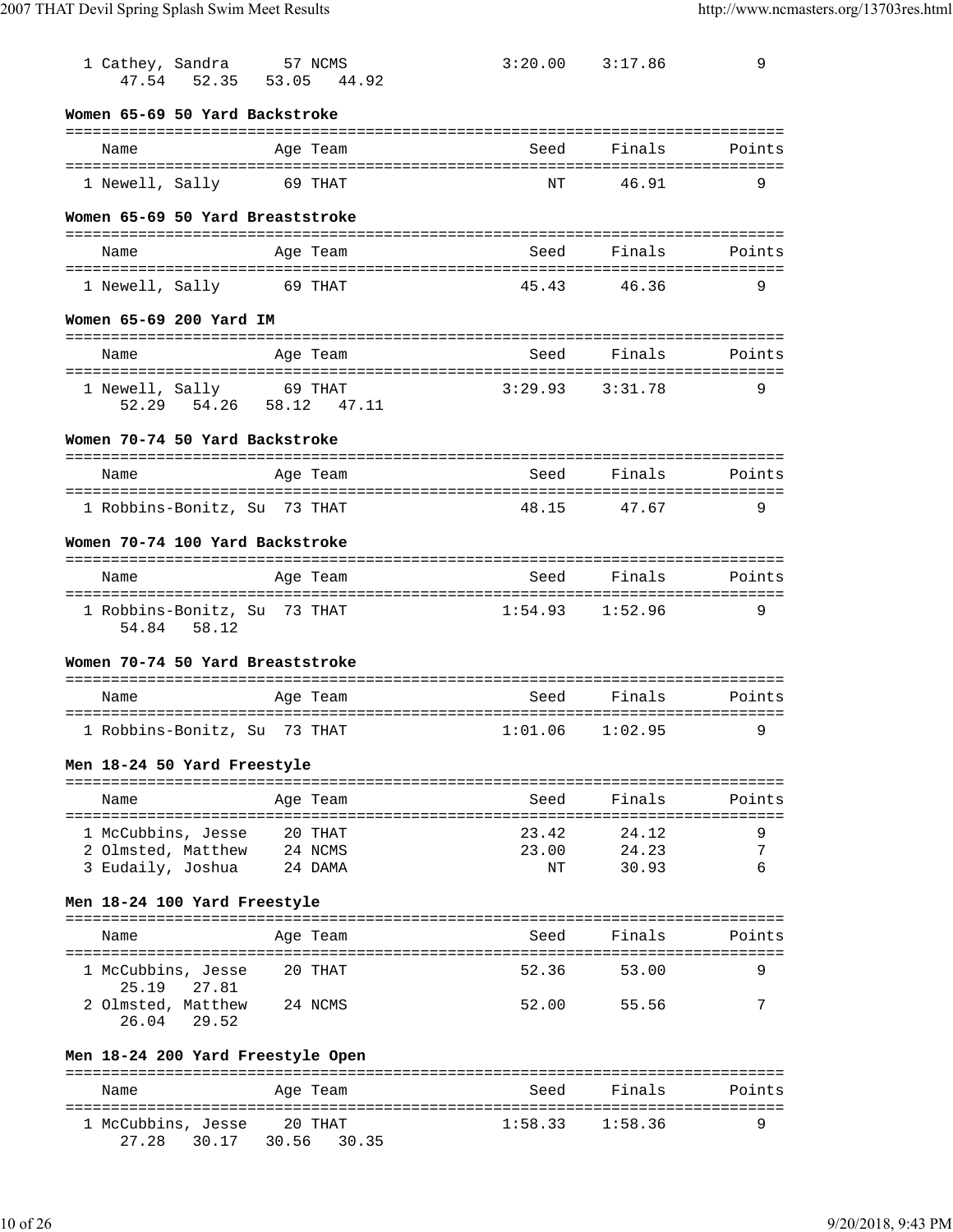| Name                                       |         | Age Team | Seed                                | Finals              | Points |
|--------------------------------------------|---------|----------|-------------------------------------|---------------------|--------|
| 1 McCubbins, Jesse 20 THAT                 |         |          | 5:19.68                             | 5:25.26             | 9      |
| 29.29<br>33.05                             |         |          | 33.52 33.60 33.29 33.46 32.44 32.55 |                     |        |
| 32.43<br>31.63                             |         |          |                                     |                     |        |
|                                            |         |          |                                     |                     |        |
| Men 18-24 50 Yard Backstroke               |         |          |                                     |                     |        |
| Name                                       |         | Age Team | Seed                                | Finals              | Points |
|                                            |         | 24 DAMA  | 29.00                               |                     |        |
| 1 Perez, Brad<br>2 Eudaily, Joshua 24 DAMA |         |          | ΝT                                  | 29.38<br>36.72      | 9<br>7 |
|                                            |         |          |                                     |                     |        |
| Men 18-24 100 Yard Backstroke              |         |          |                                     |                     |        |
| Name                                       |         | Age Team | Seed                                | Finals              | Points |
|                                            |         |          |                                     |                     |        |
| 24 DAMA<br>1 Perez, Brad                   |         |          | 1:06.00                             | 1:02.46             | 9      |
| 32.34<br>30.12                             |         |          |                                     |                     |        |
| Men 18-24 50 Yard Breaststroke             |         |          |                                     |                     |        |
|                                            |         |          |                                     |                     |        |
| Name                                       |         | Age Team | Seed                                | Finals              | Points |
| 1 Eudaily, Joshua 24 DAMA                  |         |          | NT                                  | 45.25               | 9      |
|                                            |         |          |                                     |                     |        |
| Men 18-24 50 Yard Butterfly                |         |          |                                     |                     |        |
| Name                                       |         | Age Team | Seed                                | Finals              | Points |
|                                            |         |          |                                     |                     |        |
| 1 McCubbins, Jesse                         | 20 THAT |          | 25.43                               | 26.53               | 9      |
| 2 Olmsted, Matthew                         | 24 NCMS |          | 28.00                               | 26.71               | 7<br>6 |
| 3 Perez, Brad 24 DAMA                      |         |          | 28.10                               | 27.44               |        |
| Men 18-24 100 Yard IM                      |         |          |                                     |                     |        |
|                                            |         |          |                                     |                     |        |
| Name                                       |         | Age Team | Seed                                | Finals              | Points |
| 1 Olmsted, Matthew                         | 24 NCMS |          | $1:05.00$ $1:04.04$                 |                     | 9      |
| 28.56 35.48                                |         |          |                                     |                     |        |
| 2 Perez, Brad<br>29.05 36.20               |         | 24 DAMA  |                                     | $1:06.00$ $1:05.25$ | 7      |
|                                            |         |          |                                     |                     |        |
| Men 25-29 50 Yard Freestyle                |         |          |                                     |                     |        |
|                                            |         |          |                                     |                     |        |
| Name                                       |         | Age Team |                                     | Seed Finals         | Points |
| 1 Hardin, Scott                            | 29 NCMS |          | 23.50                               | 22.57               | 9      |
| 2 Houck, Andrew 26 YRAT                    |         |          |                                     | NT 25.32            | 7      |
| 3 Trueman, Nick                            | 28 RAM  |          | 27.00                               | 25.58               | 6      |
| Men 25-29 100 Yard Freestyle               |         |          |                                     |                     |        |
|                                            |         |          |                                     |                     |        |
| Name                                       |         | Age Team | Seed                                | Finals              | Points |
| 1 Thrasher, Brad                           | 25 NCMS |          | 50.81                               | 49.72               | 9      |
| 24.36<br>25.36                             |         |          |                                     |                     |        |
| 2 Houck, Andrew 26 YRAT                    |         |          | NT                                  | 55.02               | 7      |
| 26.25 28.77                                |         |          |                                     |                     |        |
| $20.200$ Vard Freestyle Open               |         |          |                                     |                     |        |

# **Men 25-29 200 Yard Freestyle Open**

| ---<br>_______ |                                               |                   |                         |  |
|----------------|-----------------------------------------------|-------------------|-------------------------|--|
| Name           | AQA<br>'eam<br>--<br>$\overline{\phantom{a}}$ | $S^{\alpha}$<br>. | ໍກ່<br><br>⊸ 1.<br>---- |  |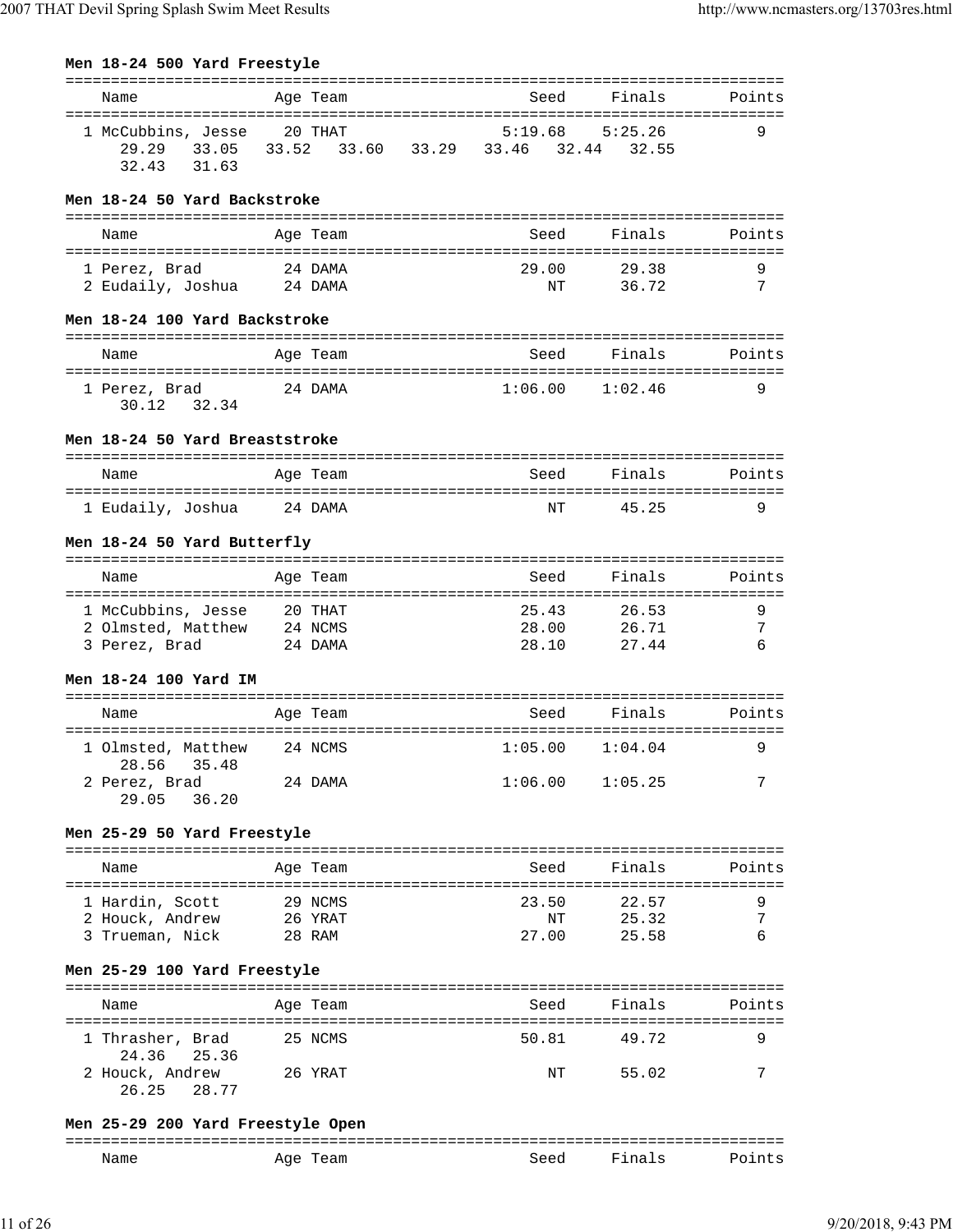| 1 Porco, Filippo<br>35.38 35.22<br>30.99            | 29 THAT<br>31.74                         | 2:15.00        | 2:13.33                | 9      |
|-----------------------------------------------------|------------------------------------------|----------------|------------------------|--------|
| Men 25-29 500 Yard Freestyle                        |                                          |                |                        |        |
| Name                                                | Age Team                                 | Seed           | Finals                 | Points |
| 1 Porco, Filippo<br>31.81<br>37.08                  | 29 THAT<br>34.66 35.35 36.25 35.86 36.45 | 5:55.00        | 5:21.26<br>36.66 37.14 | 9      |
| Men 25-29 50 Yard Backstroke                        |                                          |                |                        |        |
| Name                                                | Age Team                                 | Seed           | Finals                 | Points |
| 1 Houck, Andrew 26 YRAT                             |                                          | ΝT             | 28.53                  | 9      |
| Men 25-29 100 Yard Backstroke                       |                                          |                |                        |        |
| Name                                                | Age Team                                 | Seed           | Finals                 | Points |
| 1 Thrasher, Brad<br>28.79<br>27.53                  | 25 NCMS                                  | 56.08          | 56.32                  | 9      |
| Men 25-29 200 Yard Backstroke                       |                                          |                |                        |        |
| Name                                                | Age Team                                 | Seed           | Finals                 | Points |
| 1 Thrasher, Brad 25 NCMS<br>29.84 31.36             | 31.90 31.21                              | 2:04.08        | 2:04.31                | 9      |
| Men 25-29 50 Yard Breaststroke                      |                                          |                |                        |        |
| Name                                                | Age Team                                 | Seed           | Finals                 | Points |
| 1 Hardin, Scott                                     | 29 NCMS                                  | 31.00          | 28.81                  | 9      |
| 2 Trueman, Nick<br>3 Porco, Filippo 29 THAT         | 28 RAM                                   | 37.00<br>33.00 | 32.67<br>33.68         | 7<br>6 |
| Men 25-29 200 Yard Breaststroke                     |                                          |                |                        |        |
| Name                                                | Age Team                                 | Seed           | Finals                 | Points |
| 1 Porco, Filippo<br>38.12<br>42.43                  | 29 THAT<br>42.95 41.70                   | 2:45.00        | 2:45.20                | 9      |
| Men 25-29 50 Yard Butterfly                         |                                          |                |                        |        |
| Name                                                | Age Team                                 | Seed           | Finals                 | Points |
| 1 Hardin, Scott                                     | 29 NCMS                                  | 26.00          | 24.27                  | 9      |
| 2 Houck, Andrew<br>3 Porco, Filippo                 | 26 YRAT<br>29 THAT                       | NΤ<br>31.27    | 27.32<br>1:30.81       | 7<br>6 |
| Men 25-29 100 Yard IM                               |                                          |                |                        |        |
| ======================================<br>Name      | Age Team                                 | Seed           | Finals                 | Points |
| 1 Houck, Andrew                                     | 26 YRAT                                  | NΤ             | 1:02.74                | 9      |
| 29.13<br>33.61<br>2 Trueman, Nick<br>31.19<br>34.18 | 28 RAM                                   | 1:07.00        | 1:05.37                | 7      |

## **Men 25-29 200 Yard IM**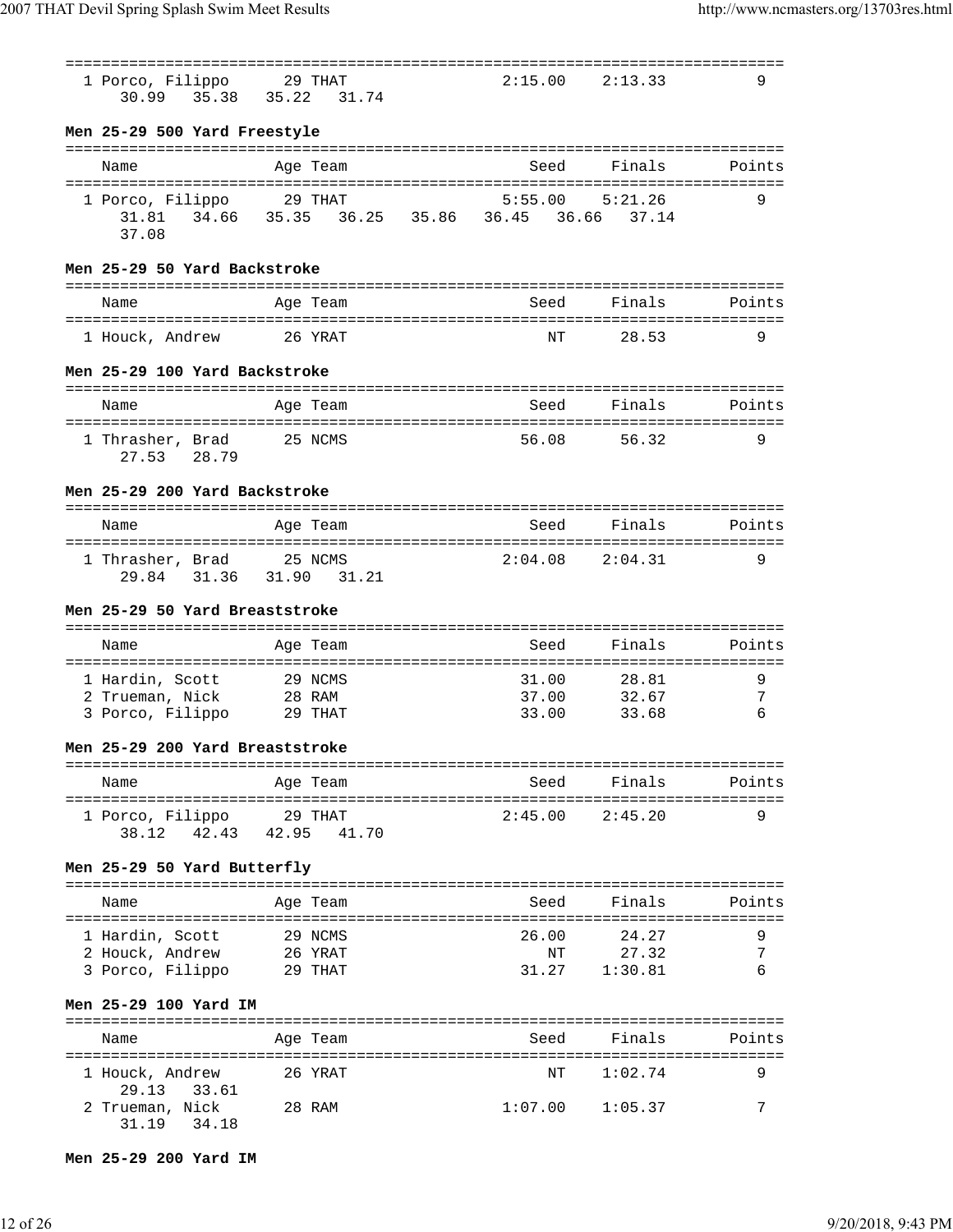| Name                                                           | Age Team               | Seed    | Finals  | Points |
|----------------------------------------------------------------|------------------------|---------|---------|--------|
| 1 Thrasher, Brad<br>26.61 31.75<br>Men 30-34 50 Yard Freestyle | 25 NCMS<br>37.44 29.84 | 2:06.84 | 2:05.64 | 9      |
| Name                                                           | Age Team               | Seed    | Finals  | Points |
| 1 Sacerio, Carlos                                              | 32 RAM                 | 23.00   | 23.51   | 9      |

| T DACELIO, CALIOS | JZ RAMI | 25.00 | 20.DI |   |
|-------------------|---------|-------|-------|---|
| 2 Terndrup, Seth  | 31 MAC  | 24.69 | 24.39 | 7 |
| 3 Lewis, Lee      | 33 VMST | NΤ    | 25.03 | 6 |
| 4 Parr, Derek     | 32 DAMA | 25.18 | 25.22 | 5 |
| 5 Forde, Garth    | 34 TYRA | 31.00 | 28.07 | 4 |

## **Men 30-34 100 Yard Freestyle**

| Name                             | Age Team | Seed    | Finals  | Points |
|----------------------------------|----------|---------|---------|--------|
| 1 Sacerio, Carlos<br>24.52 26.59 | 32 RAM   | 50.00   | 51.11   | 9      |
| 2 Terndrup, Seth<br>26.89 27.80  | 31 MAC   | 54.12   | 54.69   | 7      |
| 3 Lewis, Lee<br>26.24 28.75      | 33 VMST  | NT      | 54.99   | 6      |
| 4 Gainer, Tommy<br>27.48 30.70   | 30 DAMA  | 57.20   | 58.18   | 5      |
| 5 Forde, Garth<br>32.84<br>29.17 | 34 TYRA  | 1:10.00 | 1:02.01 | 4      |

## **Men 30-34 200 Yard Freestyle Open**

| Name                             | Age Team                  |       | Seed    | Finals  | Points |
|----------------------------------|---------------------------|-------|---------|---------|--------|
| 1 Sacerio, Carlos<br>26.29 28.50 | 32 RAM<br>29.17 29.10     |       | 1:55.00 | 1:53.06 | 9      |
| 2 Crankshaw, Erik<br>27.77 30.36 | 34 THAT<br>30.40 30.01    |       | NT      | 1:58.54 | 7      |
| 3 Terndrup, Seth<br>29.42 32.38  | 31 MAC<br>31.60 30.71     |       | 2:04.44 | 2:04.11 | 6      |
| 4 Lewis, Lee<br>28.18            | 33 VMST<br>32.24<br>33.34 | 32.89 | NT      | 2:06.65 | 5      |
| 5 Parr, Derek<br>29.06           | 32 DAMA<br>34.18<br>32.69 | 32.44 | 2:04.71 | 2:08.37 | 4      |

## **Men 30-34 500 Yard Freestyle**

| Name                      |       | Age Team |                         |                         |         | Seed Finals                                     | Points |
|---------------------------|-------|----------|-------------------------|-------------------------|---------|-------------------------------------------------|--------|
| 1 Crankshaw, Erik 34 THAT |       |          |                         |                         | 5:05.15 | 5:16.24                                         | 9      |
| 29.17 33.36               |       |          |                         | 33.29 33.32 33.31 32.10 |         | 30.72 31.03                                     |        |
| 30.53 29.41               |       |          |                         |                         |         |                                                 |        |
| 2 Su, Billy               |       | 32 RAM   |                         |                         |         | $5:55.55$ $5:37.31$                             | 7      |
|                           |       |          |                         |                         |         | 30.84 33.55 33.91 33.59 33.69 33.80 34.15 34.40 |        |
| 34.23 35.15               |       |          |                         |                         |         |                                                 |        |
| 3 Gainer, Tommy 30 DAMA   |       |          |                         |                         | NT      | 5:42.43                                         | 6      |
|                           |       |          | 29.87 33.00 35.10 34.90 |                         |         | 35.30 35.36 34.96 35.26                         |        |
| 34.97 33.71               |       |          |                         |                         |         |                                                 |        |
| 4 Parr, Derek             |       | 32 DAMA  |                         |                         |         | $5:46.28$ $5:45.12$                             | 5      |
|                           |       |          |                         |                         |         | 29.84 33.02 33.83 35.62 35.34 34.77 35.76 36.45 |        |
| 36.72                     | 33.77 |          |                         |                         |         |                                                 |        |
| 5 Terndrup, Seth 31 MAC   |       |          |                         |                         |         | $6:00.00$ $5:52.48$                             | 4      |
| 32.51 35.96               |       |          | 36.91 37.18             |                         |         | 37.61 37.04 33.52 33.72                         |        |
| 34.39                     | 33.64 |          |                         |                         |         |                                                 |        |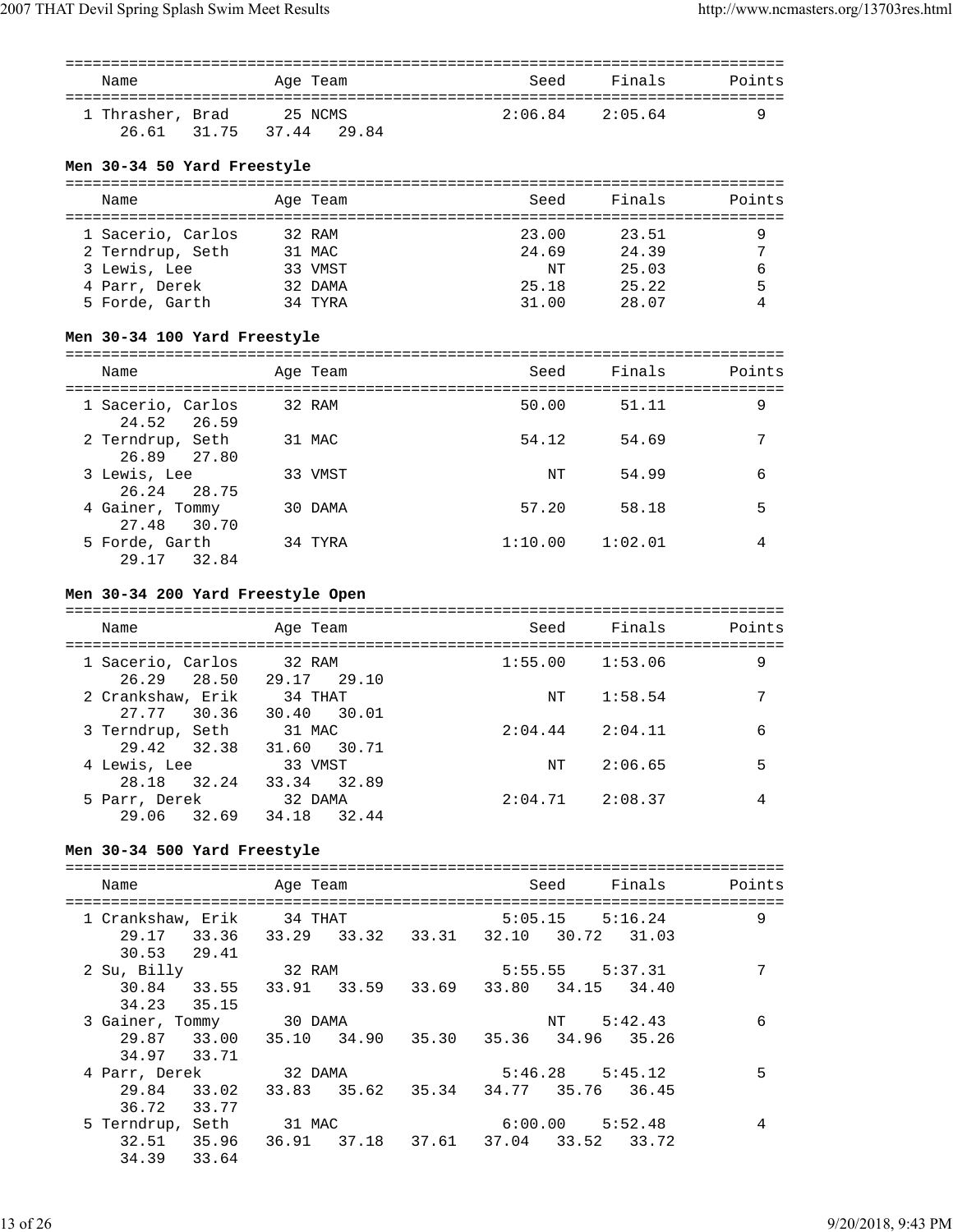**Men 30-34 50 Yard Backstroke**

| Name                                               |         | Age Team | Seed    | Finals              | Points |
|----------------------------------------------------|---------|----------|---------|---------------------|--------|
|                                                    |         |          |         |                     |        |
| 1 Gainer, Tommy                                    | 30 DAMA |          | 28.50   | 31.00               | 9      |
| 2 Forde, Garth                                     | 34 TYRA |          | 40.00   | 31.95               | 7      |
| 3 Stanley, Marshall 33 DAMA                        |         |          | 50.00   | 46.47               | 6      |
| Men 30-34 100 Yard Backstroke                      |         |          |         |                     |        |
| Name                                               |         | Age Team | Seed    | Finals              | Points |
|                                                    |         |          |         |                     |        |
| 1 Su, Billy<br>34.95 35.32                         | 32 RAM  |          |         | $1:16.61$ $1:10.27$ | 9      |
| Men 30-34 50 Yard Breaststroke                     |         |          |         |                     |        |
| Name                                               |         | Age Team | Seed    | Finals              | Points |
| 1 Forde, Garth                                     | 34 TYRA |          | 45.00   | 33.81               | 9      |
| 2 Gainer, Tommy 30 DAMA                            |         |          | 34.00   | 35.74               | 7      |
| 3 Stanley, Marshall 33 DAMA                        |         |          | 39.00   | 39.34               | 6      |
|                                                    |         |          |         |                     |        |
| Men 30-34 50 Yard Butterfly                        |         |          |         |                     |        |
| Name                                               |         | Age Team | Seed    | Finals              | Points |
|                                                    |         |          |         |                     |        |
| 1 Sacerio, Carlos                                  | 32 RAM  |          | 29.00   | 25.03               | 9      |
| 33 VMST<br>2 Lewis, Lee                            |         |          |         | NT 27.88            | 7      |
| 3 Gainer, Tommy 30 DAMA                            |         |          | 29.00   | 28.43               | 6      |
| -- Su, Billy<br>32 RAM                             |         |          | 29.92   | DO.                 |        |
| Men 30-34 100 Yard Butterfly                       |         |          |         |                     |        |
|                                                    |         |          |         |                     |        |
|                                                    |         |          |         |                     |        |
| Name                                               |         | Age Team | Seed    | Finals              | Points |
| 1 Parr, Derek<br>32.79<br>35.31                    | 32 DAMA |          |         | $1:07.00$ $1:08.10$ | 9      |
| Men 30-34 200 Yard Butterfly                       |         |          |         |                     |        |
| Name                                               |         | Age Team | Seed    | Finals              | Points |
|                                                    |         |          |         |                     |        |
| 1 Crankshaw, Erik 34 THAT<br>34.71<br>30.88        | 33.56   | 33.83    |         | $2:10.90$ $2:12.98$ | 9      |
|                                                    |         |          |         |                     |        |
| Men 30-34 100 Yard IM                              |         |          |         |                     |        |
| Name                                               |         | Age Team | Seed    | Finals              | Points |
| 1 Lewis, Lee                                       |         | 33 VMST  | NΤ      | 1:04.26             | 9      |
| 30.22<br>34.04<br>2 Su, Billy                      |         | 32 RAM   | 1:08.08 | 1:06.88             | 7      |
| 31.44<br>35.44<br>3 Forde, Garth<br>32.32<br>38.17 | 34 TYRA |          | 1:20.00 | 1:10.49             | 6      |
| Men 30-34 200 Yard IM                              |         |          |         |                     |        |
| Name                                               |         | Age Team | Seed    | Finals              | Points |
| 1 Crankshaw, Erik 34 THAT<br>27.55<br>35.63        | 37.75   | 29.69    | 2:10.10 | 2:10.62             | 9      |

===============================================================================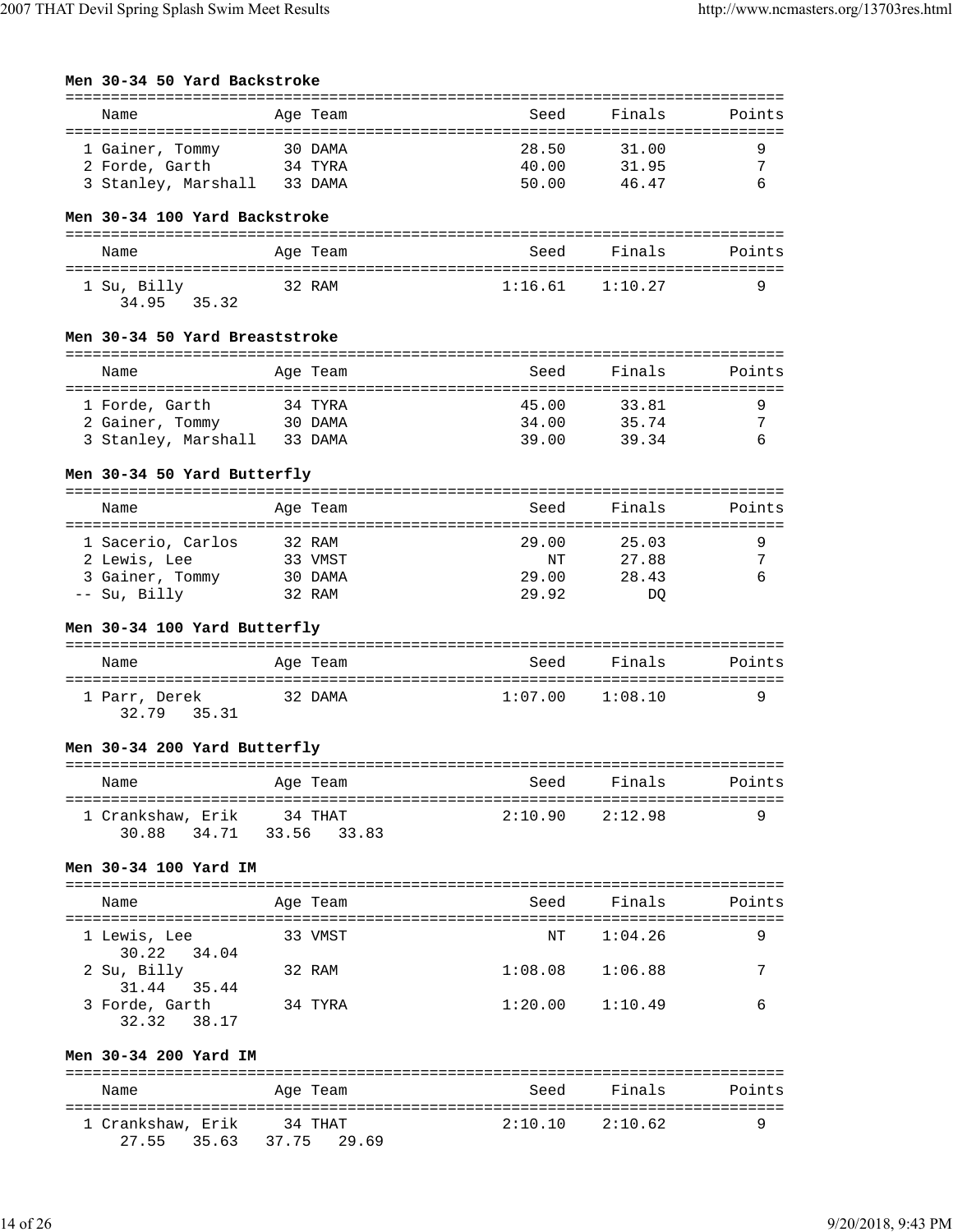| Men 30-34 400 Yard IM Open |  |  |
|----------------------------|--|--|
|                            |  |  |

| Name                                                 | Age Team                                                                             |                     | Seed Finals        | Points |
|------------------------------------------------------|--------------------------------------------------------------------------------------|---------------------|--------------------|--------|
| 1 Crankshaw, Erik 34 THAT 4:32.07 4:42.27            | 29.44 33.50 37.95 36.59 41.26 39.74 32.97 30.82                                      |                     |                    | 9      |
| Men 35-39 50 Yard Freestyle                          |                                                                                      |                     |                    |        |
| Name                                                 | Age Team                                                                             | Seed                | Finals             | Points |
| 1 White, Kirk                                        | 37 THAT                                                                              | 27.50               | 25.80              | 9      |
| Men 35-39 100 Yard Freestyle                         |                                                                                      |                     |                    |        |
| Name                                                 | Age Team                                                                             |                     | Seed Finals        | Points |
| 1 Anderson, Morton<br>25.20<br>26.32                 | 36 MAC                                                                               | 50.80               | 51.52              | 9      |
| 2 Sousa, Greg 37 DAMA<br>29.47 32.66                 |                                                                                      | $1:02.00$ $1:02.13$ |                    | 7      |
| Men 35-39 500 Yard Freestyle                         |                                                                                      |                     |                    |        |
| Name                                                 | Age Team                                                                             | Seed                | Finals             | Points |
| 1 Sousa, Greq<br>38.57 39.03                         | usa, Greg 37 DAMA 6:40.00 6:30.08<br>34.08 38.50 39.81 40.40 40.10 40.48 39.93 39.18 |                     |                    | 9      |
| Men 35-39 50 Yard Backstroke                         |                                                                                      |                     |                    |        |
| Name                                                 | Age Team                                                                             | <b>Seed</b>         |                    |        |
| 1 Sousa, Greg 37 DAMA                                |                                                                                      |                     | 33.00 34.85        | 9      |
| Men 35-39 50 Yard Butterfly                          |                                                                                      |                     |                    |        |
| Name                                                 | Age Team                                                                             |                     | Seed Finals        | Points |
| 1 Anderson, Morton 36 MAC                            |                                                                                      | 24.90               | 25.41              | 9      |
| 2 White, Kirk 37 THAT 29.50 28.27 7<br>3 Sousa, Greg | 37 DAMA                                                                              | 31.00               | 31.14              | 6      |
|                                                      |                                                                                      |                     |                    |        |
| Men 35-39 100 Yard Butterfly                         |                                                                                      |                     |                    |        |
| Name                                                 | Age Team                                                                             |                     | Seed Finals Points |        |
| 1 White, Kirk<br>28.26<br>32.38                      | 37 THAT                                                                              | 1:03.00             | 1:00.64            | 9      |
| Men 35-39 200 Yard Butterfly                         |                                                                                      |                     |                    |        |
| Name                                                 | Age Team                                                                             | Seed                | Finals             | Points |
| 1 Anderson, Morton 36 MAC<br>28.03                   | 31.15 32.47 33.96                                                                    | $2:03.90$ $2:05.61$ |                    | 9      |
| Men 40-44 50 Yard Freestyle                          |                                                                                      |                     |                    |        |
| Name                                                 | Age Team                                                                             | Seed                | Finals             | Points |
|                                                      |                                                                                      |                     |                    |        |
| 1 Stewart, Henry                                     | 43 RAM<br>43 TYRA                                                                    | 22.40<br>25.00      | 23.11<br>24.46     | 9<br>7 |
| 2 Bacon, David<br>3 Dewitt, Martin                   | 42 THAT                                                                              | 25.50               | 26.25              | 6      |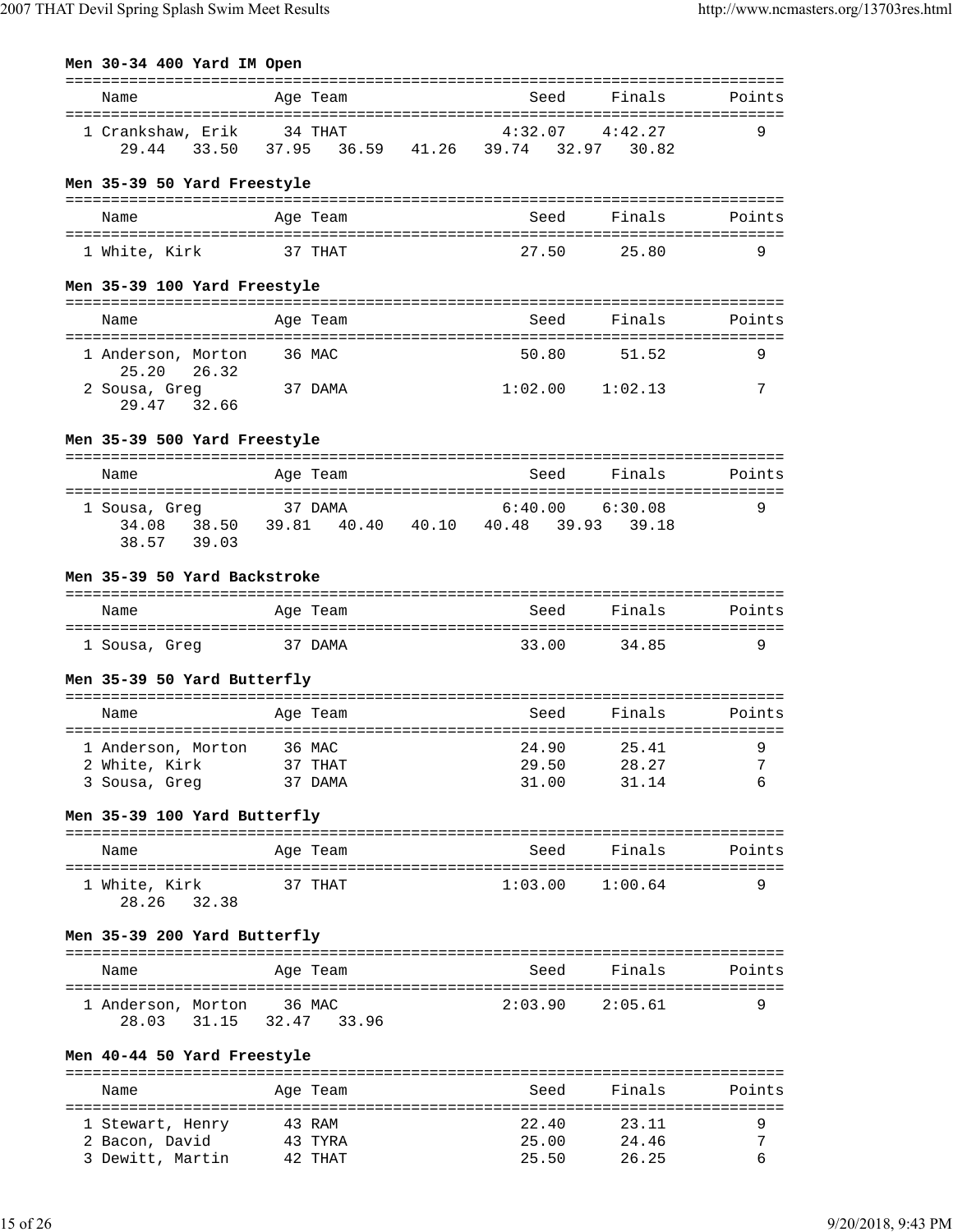| $\mathbf{X}$ $\mathbf{Y}$ $\mathbf{Y}$ $\mathbf{Y}$ $\mathbf{Y}$ $\mathbf{Y}$ $\mathbf{Y}$ $\mathbf{Y}$ $\mathbf{Y}$ $\mathbf{Y}$ $\mathbf{Y}$ $\mathbf{Y}$ $\mathbf{Y}$ $\mathbf{Y}$ $\mathbf{Y}$ $\mathbf{Y}$ $\mathbf{Y}$ $\mathbf{Y}$ $\mathbf{Y}$ $\mathbf{Y}$ $\mathbf{Y}$ $\mathbf{Y}$ $\mathbf{Y}$ $\mathbf{Y}$ $\mathbf{$ |                              |        |       | $\sigma = 1$ , $\sigma = 1$ , $\sigma = 1$ | $\mathbf{D}$ and $\mathbf{D}$ and $\mathbf{D}$ |
|------------------------------------------------------------------------------------------------------------------------------------------------------------------------------------------------------------------------------------------------------------------------------------------------------------------------------------|------------------------------|--------|-------|--------------------------------------------|------------------------------------------------|
|                                                                                                                                                                                                                                                                                                                                    | Men 40-44 100 Yard Freestyle |        |       |                                            |                                                |
| 4 Gilmore, Jon                                                                                                                                                                                                                                                                                                                     |                              | 43 RAM | 29.00 | 30.04                                      | ᄃ                                              |

| Name                             | Age Team | Seed    | Finals  | Points |
|----------------------------------|----------|---------|---------|--------|
| 1 Stewart, Henry<br>24.55 26.29  | 43 RAM   | 49.50   | 50.84   | 9      |
| 2 Bacon, David<br>27.10 28.62    | 43 TYRA  | 55.00   | 55.72   | 7      |
| 3 Dewitt, Martin<br>26.89 29.42  | 42 THAT  | 57.00   | 56.31   | 6      |
| 4 Love, Robert<br>29.83<br>33.17 | 44 DAMA  | 1:03.00 | 1:03.00 | 5      |
| 5 Gilmore, Jon<br>31.23<br>33.48 | 43 RAM   | 1:04.00 | 1:04.71 | 4      |

## **Men 40-44 200 Yard Freestyle Open**

| Name           |                  | Age Team |             | Seed                | Finals  | Points |
|----------------|------------------|----------|-------------|---------------------|---------|--------|
| 1 Fritsch, Dan |                  | 42 THAT  |             | $1:59.00$ $2:01.44$ |         |        |
|                | 28.70 30.17      |          | 31.13 31.44 |                     |         |        |
|                | 2 Dewitt, Martin | 42 THAT  |             | 2:07.00             | 2:08.09 | 7      |
|                | 29.06 32.55      |          | 33.77 32.71 |                     |         |        |

#### **Men 40-44 50 Yard Backstroke**

| Name             | Age Team | Seed  | Finals | Points |
|------------------|----------|-------|--------|--------|
| 1 Horgan, Chris  | 42 REDT  | 27.50 | 26.22  |        |
| 2 Dewitt, Martin | 42 THAT  | 30.00 | 30.61  | ⇁      |
| 3 Mangrum, John  | 44 RAM   | 32.31 | 32.96  |        |

## **Men 40-44 100 Yard Backstroke**

| Name                            | Age Team | Seed    | Finals  | Points |
|---------------------------------|----------|---------|---------|--------|
| 1 Dewitt, Martin<br>32.96 35.08 | 42 THAT  | 1:07.00 | 1:08.04 | 9      |
| 2 Mangrum, John<br>35.21 35.22  | 44 RAM   | 1:08.96 | 1:10.43 | 7      |
| 3 Love, Robert<br>36.07 39.58   | 44 DAMA  | 1:15.00 | 1:15.65 | 6      |

#### **Men 40-44 50 Yard Breaststroke**

| Name           | Age Team | Seed  | Finals | Points |
|----------------|----------|-------|--------|--------|
| 1 Gilmore, Jon | 43 RAM   | 37.00 | 3685   |        |

### **Men 40-44 100 Yard Breaststroke**

| Name                             | Age Team | Seed    | Finals  | Points |
|----------------------------------|----------|---------|---------|--------|
| 1 Gilmore, Jon<br>37.98<br>40.26 | 43 RAM   | 1:20.00 | 1:18.24 |        |

## **Men 40-44 50 Yard Butterfly**

| Name             | Age Team | Seed  | Finals | Points |
|------------------|----------|-------|--------|--------|
| 1 Stewart, Henry | 43 RAM   | 24.90 | 25.04  | 9      |
| 2 Fritsch, Dan   | 42 THAT  | 27.00 | 26.04  | 6.5    |
| 2 LeVine, Rob    | 42 DAMA  | 29.00 | 26.04  | 6.5    |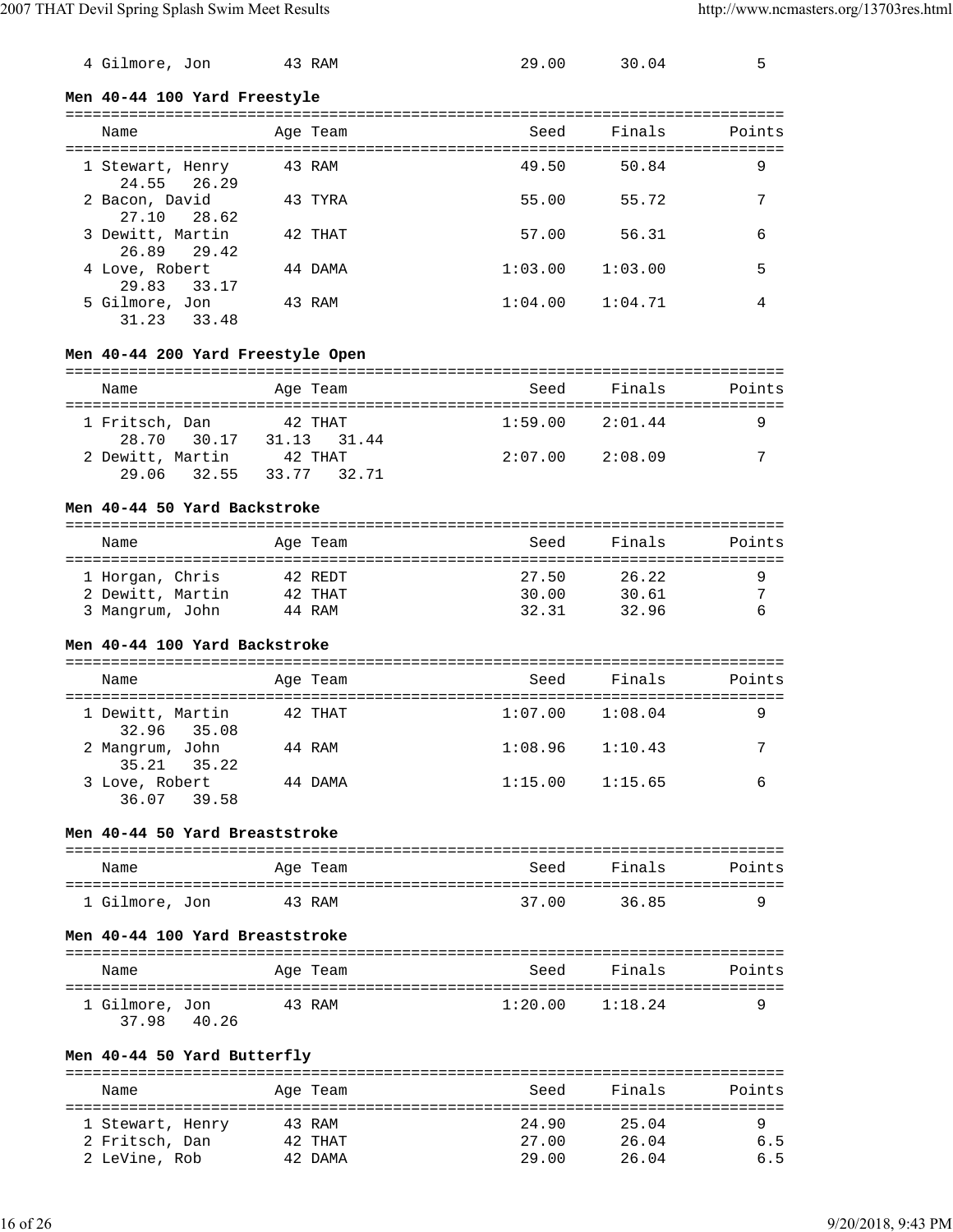| 4 Love, Robert                           |       | 44 DAMA       | 32.00   | 27.00   | 5      |
|------------------------------------------|-------|---------------|---------|---------|--------|
| Men 40-44 100 Yard Butterfly             |       |               |         |         |        |
| Name                                     |       | Age Team      | Seed    | Finals  | Points |
| 1 Mangrum, John<br>32.37 38.14           |       | 44 RAM        | 1:09.81 | 1:10.51 | 9      |
| Men 40-44 100 Yard IM                    |       |               |         |         |        |
| Name                                     |       | Age Team      | Seed    | Finals  | Points |
| 1 LeVine, Rob                            |       | 42 DAMA       | 1:04.00 | 55.68   | 9      |
| 2 Fritsch, Dan<br>27.74<br>32.68         |       | 42 THAT       | 1:01.00 | 1:00.42 | 7      |
| 3 Bacon, David<br>31.51<br>35.34         |       | 43 TYRA       | 1:12.00 | 1:06.85 | 6      |
| 4 Mangrum, John<br>31.76 38.09           |       | 44 RAM        | ΝT      | 1:09.85 | 5      |
| 5 Love, Robert<br>32.46<br>38.70         |       | 44 DAMA       | 1:15.00 | 1:11.16 | 4      |
| Men 40-44 200 Yard IM                    |       |               |         |         |        |
| Name                                     |       | Age Team      | Seed    | Finals  | Points |
| 1 Mangrum, John<br>44 RAM<br>31.39 38.84 | 47.30 | 35.43         | 2:26.14 | 2:32.96 | 9      |
| Men 45-49 50 Yard Freestyle              |       |               |         |         |        |
| Name                                     |       | Age Team      | Seed    | Finals  | Points |
| 46 RAM<br>1 Blank, Jon                   |       |               | 23.20   | 23.22   | 9      |
| 2 Dyer, Andy                             |       | 48 AWJ        | 23.95   | 24.10   | 7      |
| 3 Washburn, Jonathan 49 CFAC             |       |               | 26.66   | 25.49   | 6      |
| 4 O'Donnell, Jerry 48 THAT               |       |               | 26.67   | 28.57   | 5      |
| 5 Shampoe, James                         |       | 47 Unattached | 30.00   | 29.40   | 4      |
| 6 Ward, Richard                          |       | 47 NCMS       | 33.00   | 30.04   | 3      |
| 7 White, Jay 46 MAC                      |       |               | 31.72   | 31.53   | 2      |
| 8 Roerden, Jeffery                       |       | 45 RAM        | 32.00   | 32.11   | 1      |
| Men 45-49 100 Yard Freestyle             |       |               |         |         |        |
| Name                                     |       | Age Team      | Seed    | Finals  | Points |
| 1 Orn, Mikael<br>25.84<br>27.24          |       | 45 DAMA       | 53.71   | 53.08   | 9      |
| 2 Clay, Molitos<br>27.12<br>28.55        |       | 45 RAM        | 55.60   | 55.67   | 7      |
| 3 Washburn, Jonathan<br>26.61<br>29.93   |       | 49 CFAC       | 59.99   | 56.54   | 6      |
| 4 O'Donnell, Jerry<br>29.56<br>32.01     |       | 48 THAT       | 59.97   | 1:01.57 | 5      |
| 5 Ward, Richard                          |       | 47 NCMS       | 1:10.00 | 1:04.38 | 4      |

## **Men 45-49 200 Yard Freestyle Open**

30.47 33.91<br>6 Roerden, Jeffery 45 RAM

34.12 36.16

| Name                         | Age Team | Seed | Finals  | Points |
|------------------------------|----------|------|---------|--------|
| 1 Washburn, Jonathan 49 CFAC |          | NT   | 2:03.78 | a      |

 $1:12.00$   $1:10.28$  3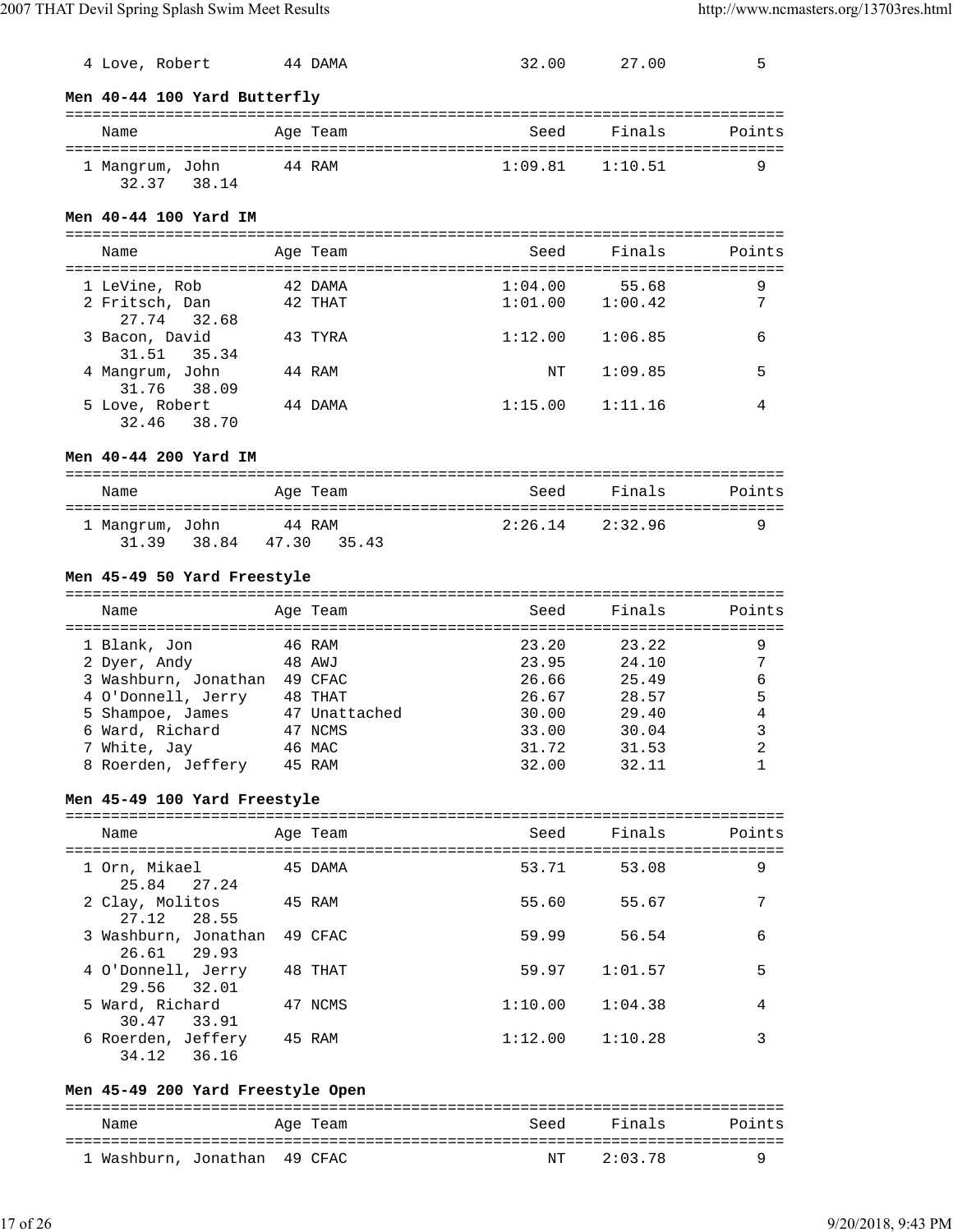|                 | 28.53 31.17 32.06 32.02   |                     |   |
|-----------------|---------------------------|---------------------|---|
| 2 Clay, Molitos | 45 RAM                    | $2:03.00$ $2:04.75$ |   |
|                 | 28.72 31.24 32.49 32.30   |                     |   |
|                 | 3 Ward, Richard 47 NCMS   | $2:30.00$ $2:30.09$ | 6 |
|                 | 33.36 36.53 40.40 39.80   |                     |   |
|                 | 4 Roerden, Jeffery 45 RAM | $2:36.00$ $2:39.68$ |   |
|                 | 36.20 40.18 42.31 40.99   |                     |   |

## **Men 45-49 500 Yard Freestyle**

| Name                                          |                         | Age Team               |       |                         | Seed                | Finals | Points |
|-----------------------------------------------|-------------------------|------------------------|-------|-------------------------|---------------------|--------|--------|
| 1 Waldbauer, Eric<br>39.81 38.72              | 33.42 38.42 39.27 39.35 | 47 RAM                 |       | 38.78 39.07 39.31 39.23 | $6:30.00$ $6:25.38$ |        | 9      |
| 2 Ward, Richard<br>35.30 37.38<br>43.63 39.59 |                         | 47 NCMS<br>39.51 40.58 | 40.83 | 40.88 42.38 41.87       | $7:00.00$ $6:41.95$ |        |        |
| 3 Roerden, Jeffery<br>43.95                   | 37.28 40.23<br>41.59    | 45 RAM<br>41.51 42.18  |       | 42.58 43.27 43.43 43.85 | $7:02.00$ $6:59.87$ |        | 6      |

## **Men 45-49 50 Yard Backstroke**

| Name             | Age Team      | Seed  | Finals | Points |
|------------------|---------------|-------|--------|--------|
| 1 Dyer, Andy     | 48 AWJ        | 28.40 | 29.21  |        |
| 2 White, Jay     | 46 MAC        | 39.79 | 36.95  | ∍      |
| 3 Shampoe, James | 47 Unattached | 34.10 | 39.17  |        |

## **Men 45-49 100 Yard Backstroke**

| Name                           | Age Team | Seed                | Finals | Points |
|--------------------------------|----------|---------------------|--------|--------|
| 1 Clay, Molitos<br>31.74 33.07 | 45 RAM   | $1:06.00$ $1:04.81$ |        |        |

## **Men 45-49 50 Yard Breaststroke**

| Name               | Age Team | Seed  | Finals | Points |
|--------------------|----------|-------|--------|--------|
| 1 Dyer, Andy       | 48 AWJ   | NΤ    | 30.26  |        |
| 2 Waldbauer, Eric  | 47 RAM   | 35.00 | 34.36  |        |
| 3 O'Donnell, Jerry | 48 THAT  | 34.03 | 36.53  | 6      |
| 4 Ward, Richard    | 47 NCMS  | 39.00 | 37.73  | 5      |
| 5 White, Jay       | 46 MAC   | 41.05 | 39.97  |        |
|                    |          |       |        |        |

## **Men 45-49 100 Yard Breaststroke**

| Name                             | Age Team | Seed                | Finals  | Points |
|----------------------------------|----------|---------------------|---------|--------|
| 1 Blank, Jon<br>30.03 33.34      | 46 RAM   | $1:02.90$ $1:03.37$ |         |        |
| 2 Waldbauer, Eric<br>35.53 39.58 | 47 RAM   | 1:15.00             | 1:15.11 | 7      |

## **Men 45-49 200 Yard Breaststroke**

| Name                                | Age Team                 | Seed    | Finals  | Points |
|-------------------------------------|--------------------------|---------|---------|--------|
| 1 Blank, Jon                        | 46 RAM                   | 2:20.90 | 2:29.40 |        |
| 34.21 38.45                         | 38.43 38.31              |         |         | 7      |
| 2 Waldbauer, Eric<br>36.42<br>40.80 | 47 RAM<br>42.48<br>41.69 | 2:45.00 | 2:41.39 |        |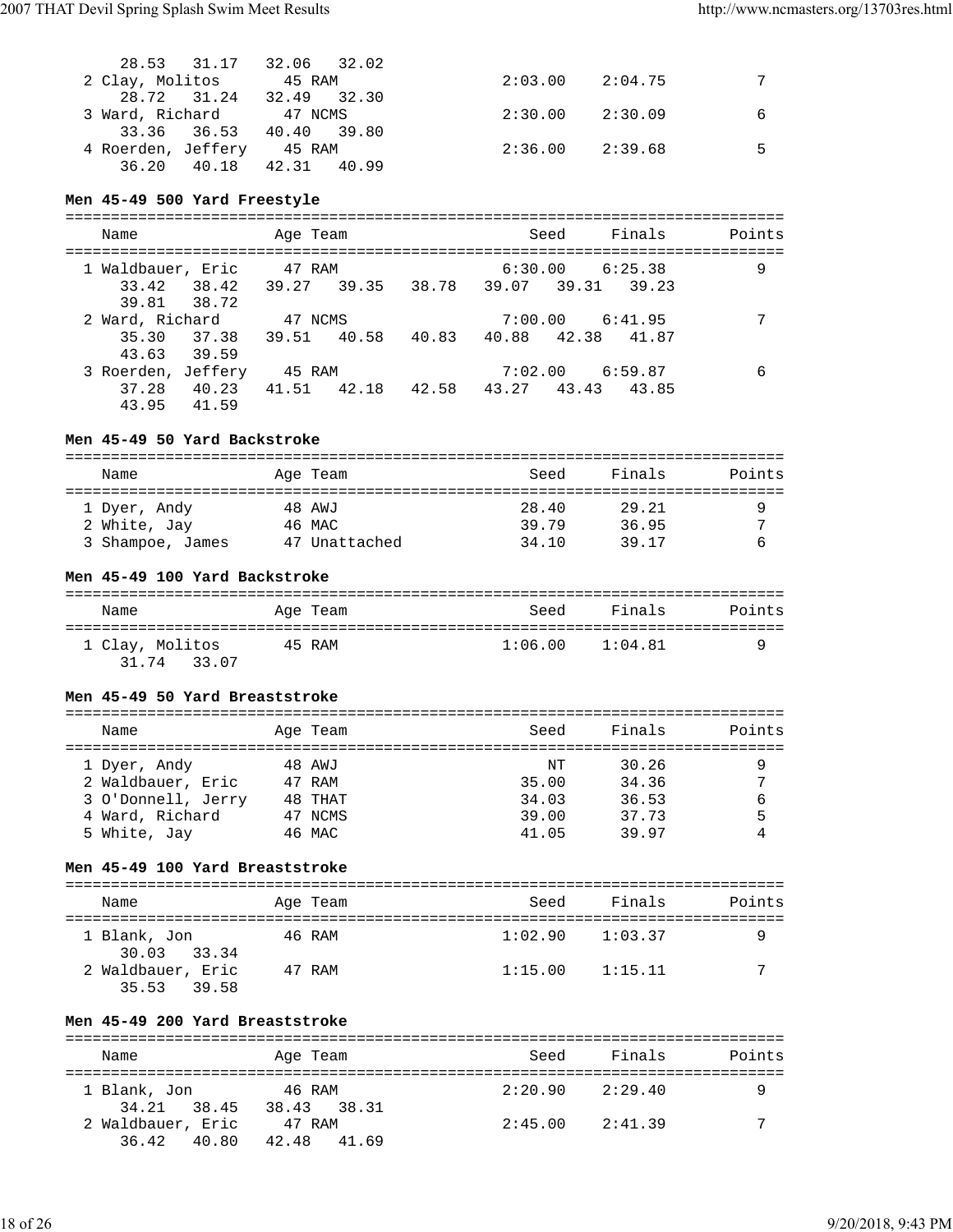## **Men 45-49 50 Yard Butterfly**

| Name                 | Age Team      | Seed  | Finals | Points |
|----------------------|---------------|-------|--------|--------|
| 1 Blank, Jon         | 46 RAM        | 25.50 | 25.35  | 9      |
| 2 Tucker, Jim        | 46 THAT       | 28.80 | 27.82  | 7      |
| 3 Giordano, Jeff     | 48 RAM        | 28.00 | 27.99  | 6      |
| 4 Clay, Molitos      | 45 RAM        | 28.00 | 28.27  | 5      |
| 5 Washburn, Jonathan | 49 CFAC       | 33.33 | 28.76  | 4      |
| 6 O'Donnell, Jerry   | 48 THAT       | 30.16 | 30.75  | 3      |
| 7 Shampoe, James     | 47 Unattached | 32.00 | 31.45  | 2      |
| 8 White, Jay         | 46 MAC        | 38.38 | 36.98  |        |
|                      |               |       |        |        |

#### **Men 45-49 100 Yard Butterfly**

| Name                            | Age Team | Seed    | Finals  | Points |
|---------------------------------|----------|---------|---------|--------|
| 1 Giordano, Jeff<br>29.23 32.08 | 48 RAM   | 1:02.00 | 1:01.31 |        |
| 2 Tucker, Jim<br>30.26 33.32    | 46 THAT  | 1:04.50 | 1:03.58 | 7      |

## **Men 45-49 200 Yard Butterfly**

| Name                              | Age Team               | Seed | Finals          | Points |
|-----------------------------------|------------------------|------|-----------------|--------|
| 1 O'Donnell, Jerry<br>38.57 46.61 | 48 THAT<br>51.01 51.86 |      | 3:03.00 3:08.05 |        |

### **Men 45-49 100 Yard IM**

| Name                                |         | Age Team | Seed    | Finals      | Points         |
|-------------------------------------|---------|----------|---------|-------------|----------------|
| 1 Blank, Jon<br>28.61 29.85         | 46 RAM  |          |         | 58.50 58.46 | 9              |
| 2 Dyer, Andy<br>27.39 31.32         | 48 AWJ  |          | 58.55   | 58.71       | 7              |
| 3 Orn, Mikael<br>30.02 31.38        | 45 DAMA |          | 1:03.04 | 1:01.40     | 6              |
| 4 Washburn, Jonathan<br>29.96 33.81 |         | 49 CFAC  | 1:06.66 | 1:03.77     | 5              |
| 5 Clay, Molitos<br>30.09 34.36      | 45 RAM  |          | 1:04.00 | 1:04.45     | 4              |
| 6 Tucker, Jim<br>31.42 36.72        |         | 46 THAT  | 1:11.10 | 1:08.14     | 3              |
| 7 Roerden, Jeffery<br>39.01 46.13   | 45 RAM  |          | 1:22.00 | 1:25.14     | $\mathfrak{D}$ |

## **Men 45-49 200 Yard IM**

| Name                  |       | Age Team              | Seed | Finals  | Points |
|-----------------------|-------|-----------------------|------|---------|--------|
| 1 Dyer, Andy<br>28.28 | 33.30 | 48 AWJ<br>37.01 33.43 | NT   | 2:12.02 | O      |

## **Men 50-54 50 Yard Freestyle**

| Name           | Age Team | Seed  | Finals | Points |
|----------------|----------|-------|--------|--------|
| 1 Suavez, Ed   | 52 GOLD  | 24.40 | 24.81  |        |
| 2 Schmitz, Bob | 54 THAT  | NT    | 25.26  | ⇁      |

#### **Men 50-54 100 Yard Freestyle**

| ---- |     |          |                          | . _ _ _ _ _ |
|------|-----|----------|--------------------------|-------------|
| Name | Aqe | PAC<br>. | $\sim$<br>н<br>$11d + 5$ |             |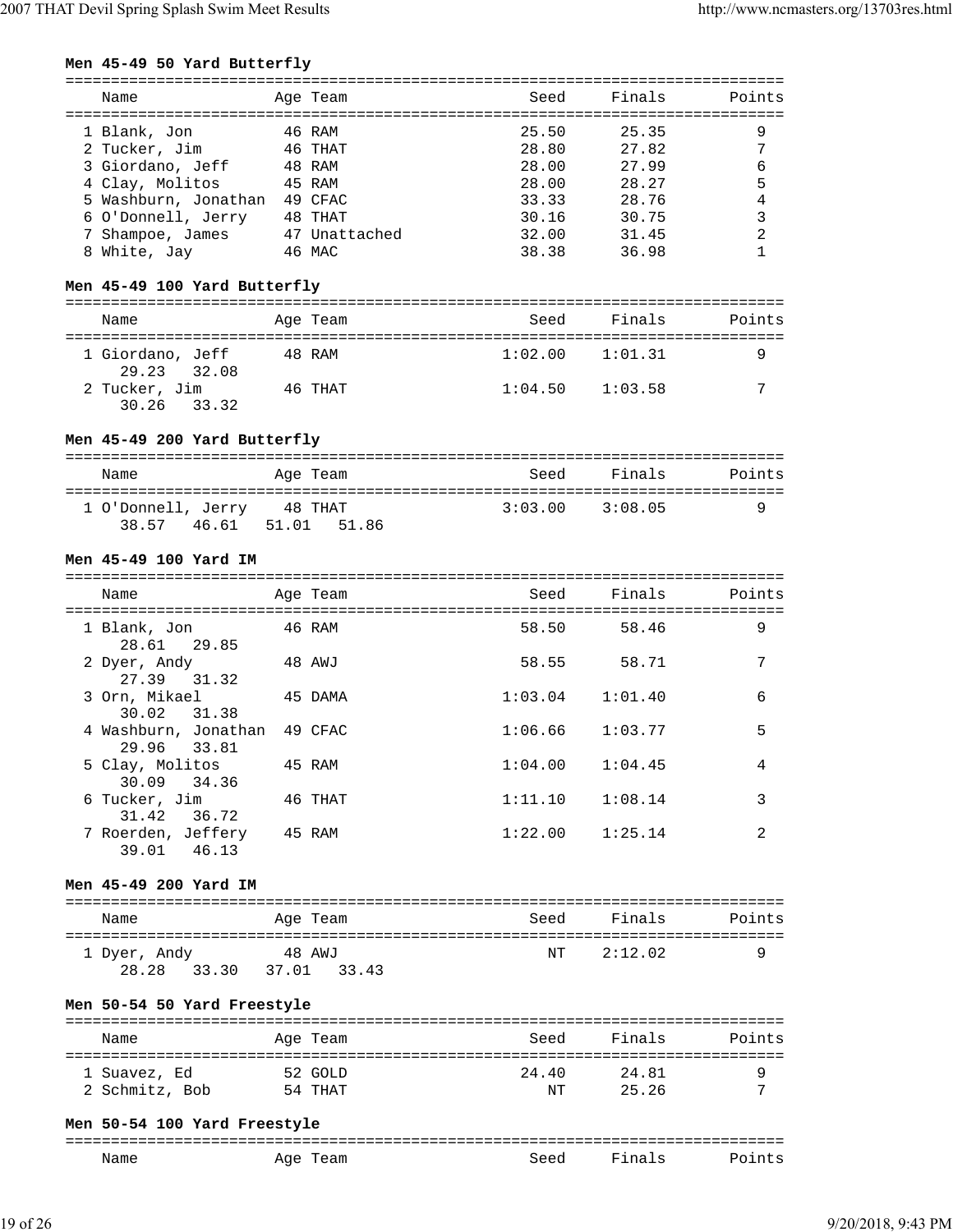| 1 Schmitz, Bob              | 54 THAT | NT    | 57.66 |   |
|-----------------------------|---------|-------|-------|---|
| 27.00 30.66<br>2 Suavez, Ed | 52 GOLD | 56.00 | 58.02 | ⇁ |
| 28.27 29.75                 |         |       |       |   |

#### **Men 50-54 200 Yard Freestyle Open**

| Name                         | Age Team               | Seed    | Finals              | Points |
|------------------------------|------------------------|---------|---------------------|--------|
| 1 Schmitz, Bob               | 54 THAT                |         | $2:02.00$ $2:04.21$ |        |
| 28.90 31.88<br>2 Smith, Mark | 32.53 30.90<br>51 DAMA | 3:42.00 | 3:37.94             | 7      |
| 45.28 55.70                  | 59.31 57.65            |         |                     |        |

### **Men 50-54 500 Yard Freestyle**

| Name                                      |                      | Age Team               |             |       |                         | Seed                         | Finals  | Points |
|-------------------------------------------|----------------------|------------------------|-------------|-------|-------------------------|------------------------------|---------|--------|
| 1 McKee, David<br>48.82                   | 37.03 43.21<br>48.29 | 53 THAT<br>46.35 48.49 |             |       | 50.08 47.18 48.83 48.17 | NT                           | 7:46.45 | 9      |
| 2 Narter, Erden<br>40.78                  | 41.22<br>50.54 47.01 | 50 RAM                 | 44.24 47.55 | 47.21 |                         | 8:00.00<br>48.44 50.14 50.01 | 7:47.14 |        |
| 3 Smith, Mark<br>46.81<br>$1:00.63$ 55.80 | 54.52                | 51 DAMA<br>56.06 58.34 |             | 58.69 | 9:48.00                 | 59.37 59.45 58.80            | 9:28.47 | 6      |

## **Men 50-54 50 Yard Backstroke**

| Name           | Age Team | Seed  | Finals | Points |
|----------------|----------|-------|--------|--------|
| 1 Schmitz, Bob | 54 THAT  | 30.53 | 30.52  | a      |

## **Men 50-54 50 Yard Breaststroke**

| Name           | Age Team | Seed  | Finals | Points |
|----------------|----------|-------|--------|--------|
| 1 Schmitz, Bob | 54 THAT  | 56.19 | 31.83  |        |

### **Men 50-54 100 Yard Breaststroke**

| Name                          | Age Team | Seed                | Finals | Points |
|-------------------------------|----------|---------------------|--------|--------|
| 1 Schmitz, Bob<br>32.73 37.48 | 54 THAT  | $1:10.13$ $1:10.21$ |        |        |

### **Men 50-54 50 Yard Butterfly**

| Name           | Age Team | Seed  | Finals | Points                 |
|----------------|----------|-------|--------|------------------------|
| 1 Schmitz, Bob | 54 THAT  | 28.67 | 27.62  |                        |
| 2 Suavez, Ed   | 52 GOLD  | 28.50 | 28.95  | $\mathbf{\mathcal{L}}$ |

## **Men 50-54 100 Yard IM**

| Name                             | Age Team | Seed    | Finals  | Points |
|----------------------------------|----------|---------|---------|--------|
| 1 Schmitz, Bob<br>29.94<br>35.02 | 54 THAT  | 1:04.85 | 1:04.96 | a      |

#### **Men 55-59 50 Yard Freestyle**

| ---  |             |                      |    | ----------------------------- |
|------|-------------|----------------------|----|-------------------------------|
| Name | 'eam<br>AY' | $S^{\triangle}$<br>. | na |                               |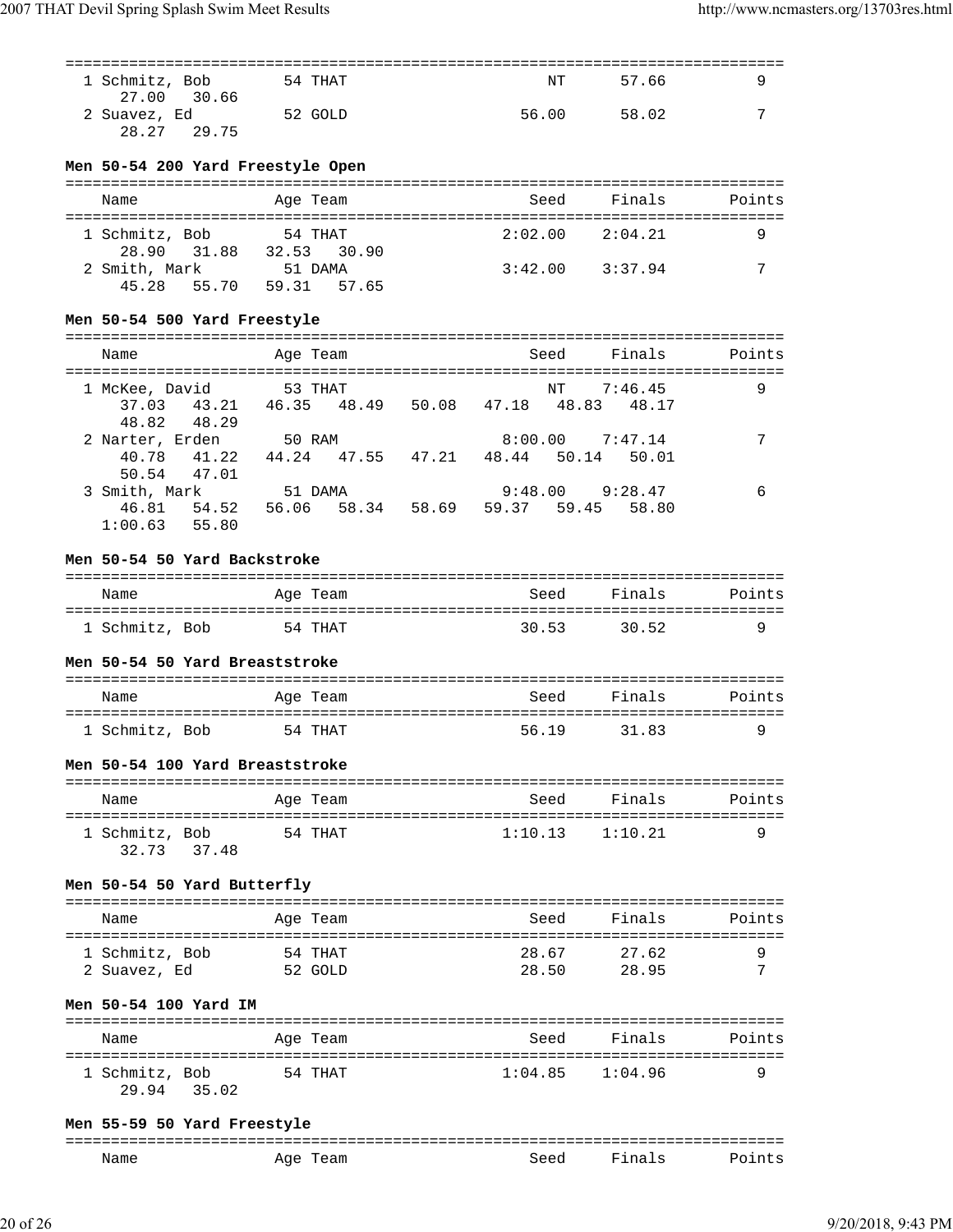| 1 McGraw, Dennis 55 THAT     | 1:27.30 | 27.17 | <b>Q</b> |
|------------------------------|---------|-------|----------|
| 2 Van Der Horst, Cha 55 THAT | 2.7.30  | 27.79 |          |
|                              |         |       |          |

## **Men 55-59 100 Yard Freestyle**

| Name             |                                             |        | Age Team | Seed    | Finals  | Points |
|------------------|---------------------------------------------|--------|----------|---------|---------|--------|
| 1 McGraw, Dennis | 28.96 31.39                                 |        | 55 THAT  | 1:59.90 | 1:00.35 | 9      |
|                  | 2 Van Der Horst, Cha 55 THAT<br>29.94 31.48 |        |          | 58.87   | 1:01.42 |        |
| 3 Mullen, Chris  | 31.51 31.55                                 | 58 MAC |          | 1:05.00 | 1:03.06 |        |

## **Men 55-59 200 Yard Freestyle Open**

| Name             |                                                         | Age Team    | Seed    | Finals              | Points |
|------------------|---------------------------------------------------------|-------------|---------|---------------------|--------|
| 1 McGraw, Dennis | 30.37 34.86 34.58 33.79                                 | 55 THAT     |         | $2:15.00$ $2:13.60$ | 9      |
|                  | 2 Van Der Horst, Cha 55 THAT<br>31.15 34.66 35.15 34.69 |             | 2:17.00 | 2:15.65             | 7      |
|                  | 3 Mullen, Chris 58 MAC                                  |             |         | $2:25.00$ $2:24.48$ |        |
|                  | 32.95 35.44                                             | 35.76 40.33 |         |                     |        |

#### **Men 55-59 500 Yard Freestyle**

| Name             |                            | Age Team                                       |  |                   | Seed                | Finals | Points |
|------------------|----------------------------|------------------------------------------------|--|-------------------|---------------------|--------|--------|
| 1 McGraw, Dennis | 33.34 38.21<br>35.97 32.89 | 55 THAT<br>39.09 38.79 37.71 37.69 38.55 37.99 |  |                   | $6:33.30$ $6:10.23$ |        | 9      |
| 2 Mullen, Chris  | 36.19 40.52<br>37.58 35.86 | 58 MAC<br>41.89 40.47                          |  | 38.91 38.42 37.98 | $6:50.00$ $6:25.91$ | 38.09  | 7      |

## **Men 55-59 50 Yard Butterfly**

| Name                                             |  | Age Team | Seed           | Finals         | Points |
|--------------------------------------------------|--|----------|----------------|----------------|--------|
| 1 Van Der Horst, Cha 55 THAT<br>2 McGraw, Dennis |  | 55 THAT  | 29.22<br>32.00 | 30.41<br>30.50 | ⇁      |

### **Men 55-59 100 Yard IM**

| Name |                              | Age Team | Seed | Finals              | Points |
|------|------------------------------|----------|------|---------------------|--------|
|      | 1 Van Der Horst, Cha 55 THAT |          |      | $1:10.17$ $1:12.04$ | Q      |
|      | 33.66 38.38                  |          |      |                     |        |

### **Men 60-64 50 Yard Freestyle**

| Name            | Age Team | Seed  | Finals | Points |
|-----------------|----------|-------|--------|--------|
| 1 Calandro, Jim | 61 MAC   | 27.20 | 28.33  |        |
| 2 White, Bernie | 63 CSM   | 30.50 | 28.67  | ⇁      |

## **Men 60-64 100 Yard Freestyle**

| Name                           | Age Team | Seed    | Finals  | Points |
|--------------------------------|----------|---------|---------|--------|
| 1 Calandro, Jim<br>31.44 34.76 | 61 MAC   | 1:04.10 | 1:06.20 |        |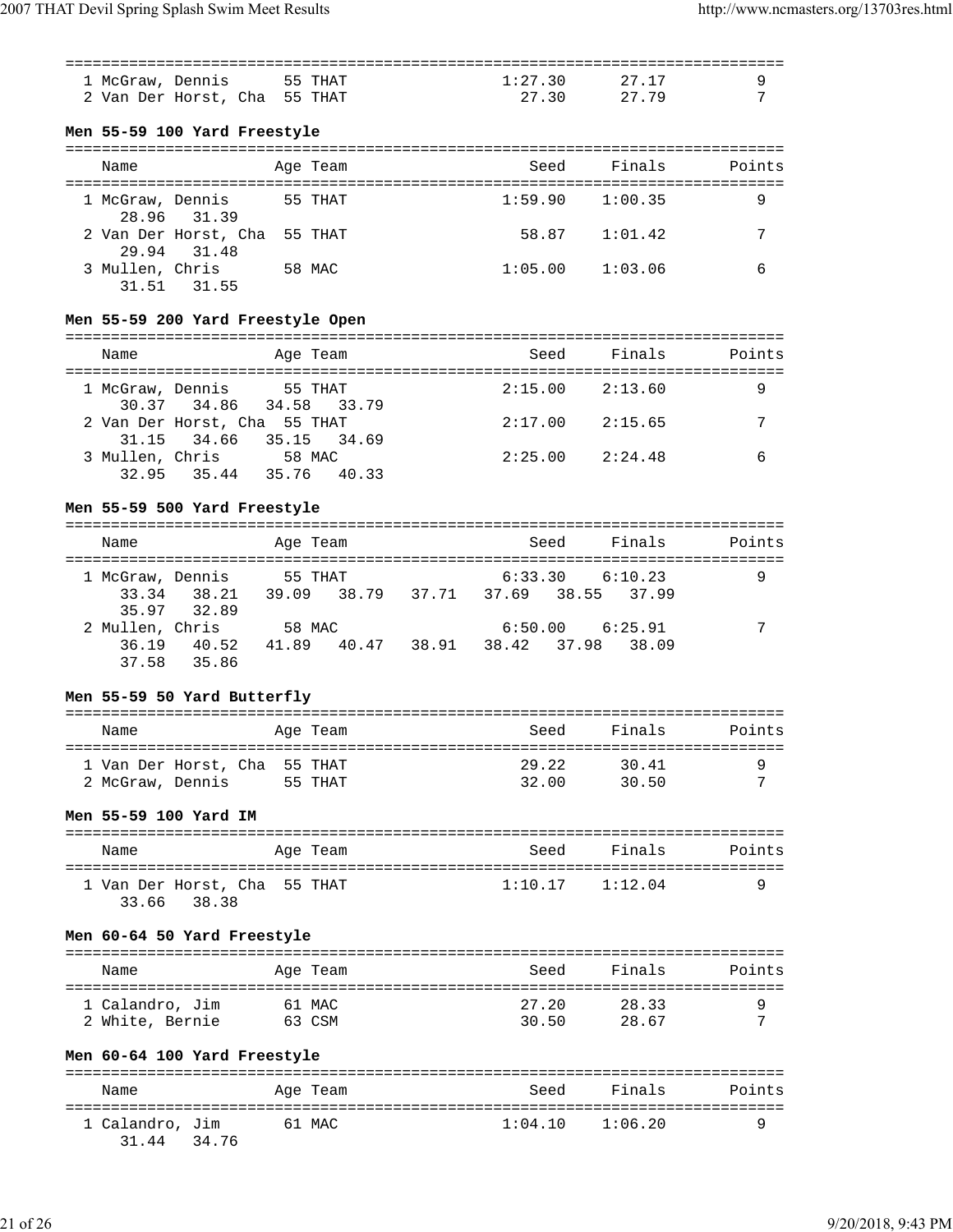| Name            |                             | Age Team | Seed | Finals | Points |
|-----------------|-----------------------------|----------|------|--------|--------|
| 1 White, Bernie |                             | 63 CSM   | NT   | 39.55  |        |
|                 | Men 60-64 50 Yard Butterfly |          |      |        |        |

| Name            | Age Team | Seed  | Finals | Points |
|-----------------|----------|-------|--------|--------|
| 1 White, Bernie | 63 CSM   | 32.50 | 30.88  |        |
| 2 Calandro, Jim | 61 MAC   | 34.00 | 34.57  | ⇁      |

#### **Men 60-64 100 Yard IM**

| Name                           | Age Team | Seed | Finals              | Points |
|--------------------------------|----------|------|---------------------|--------|
| 1 White, Bernie<br>36.62 47.63 | 63 CSM   |      | $1:25.00$ $1:24.25$ |        |

## **Men 65-69 50 Yard Freestyle**

| Name            | Age Team | Seed  | Finals | Points |
|-----------------|----------|-------|--------|--------|
| 1 Clark, Jerry  | 69 CSM   | 27.55 | 27.28  |        |
| 2 Enyart, James | 65 CFAC  | 34.00 | 33.89  | ⇁      |
| 3 Barnes, Mikal | 67 YRAT  | 35.96 | 34.50  |        |

#### **Men 65-69 100 Yard Freestyle**

| Name                           | Age Team | Seed    | Finals  | Points |
|--------------------------------|----------|---------|---------|--------|
| 1 Clark, Jerry<br>29.06 31.67  | 69 CSM   | 1:01.00 | 1:00.73 | 9      |
| 2 Enyart, James<br>36.44 39.19 | 65 CFAC  | 1:17.00 | 1:15.63 | 7      |
| 3 Barnes, Mikal<br>38.38 43.47 | 67 YRAT  | 1:23.00 | 1:21.85 | 6      |

#### **Men 65-69 200 Yard Freestyle Open**

## ===============================================================================

| Name            | Age Team                |             | Seed    | Finals              | Points |
|-----------------|-------------------------|-------------|---------|---------------------|--------|
| 1 Clark, Jerry  | 69 CSM                  |             |         | $2:20.00$ $2:18.52$ |        |
|                 | 31.57 34.66 36.15 36.14 |             |         |                     |        |
| 2 Enyart, James | 65 CFAC                 |             |         | $2:54.00$ $2:55.67$ |        |
| 39.46 44.21     |                         | 45.73 46.27 |         |                     |        |
| 3 Barnes, Mikal | 67 YRAT                 |             | 3:13.77 | 3:11.31             |        |
| 44.65 48.76     |                         | 50.34 47.56 |         |                     |        |

#### **Men 65-69 500 Yard Freestyle**

| Name                  |                                                 | Age Team               |       |       |             | Seed | Finals                                         | Points |
|-----------------------|-------------------------------------------------|------------------------|-------|-------|-------------|------|------------------------------------------------|--------|
| 1 Clark, Jerry 69 CSM | 36.94 39.46 39.95 40.21 40.99 39.89 39.03 39.92 |                        |       |       |             |      | $6:50.00$ $6:31.82$                            | 9      |
| 2 Enyart, James       | 38.60 36.83<br>38.71 44.63 47.94 48.13          | 65 CFAC                |       |       |             |      | $7:57.00$ $7:43.44$<br>48.01 48.36 47.77 47.61 | 7      |
| 3 Lea, Frank          | 47.42 44.86<br>42.31 47.35                      | 66 TYRA<br>49.00 49.41 |       |       |             |      | $7:30.00$ $8:01.70$<br>49.11 49.01 49.01 48.99 | 6      |
| 4 Barnes, Mikal       | 49.97 47.54<br>46.60 51.43                      | 67 YRAT<br>52.56       | 53.19 | 53.42 | 52.23 54.38 |      | $9:16.11$ $8:38.44$<br>53.62                   | 5      |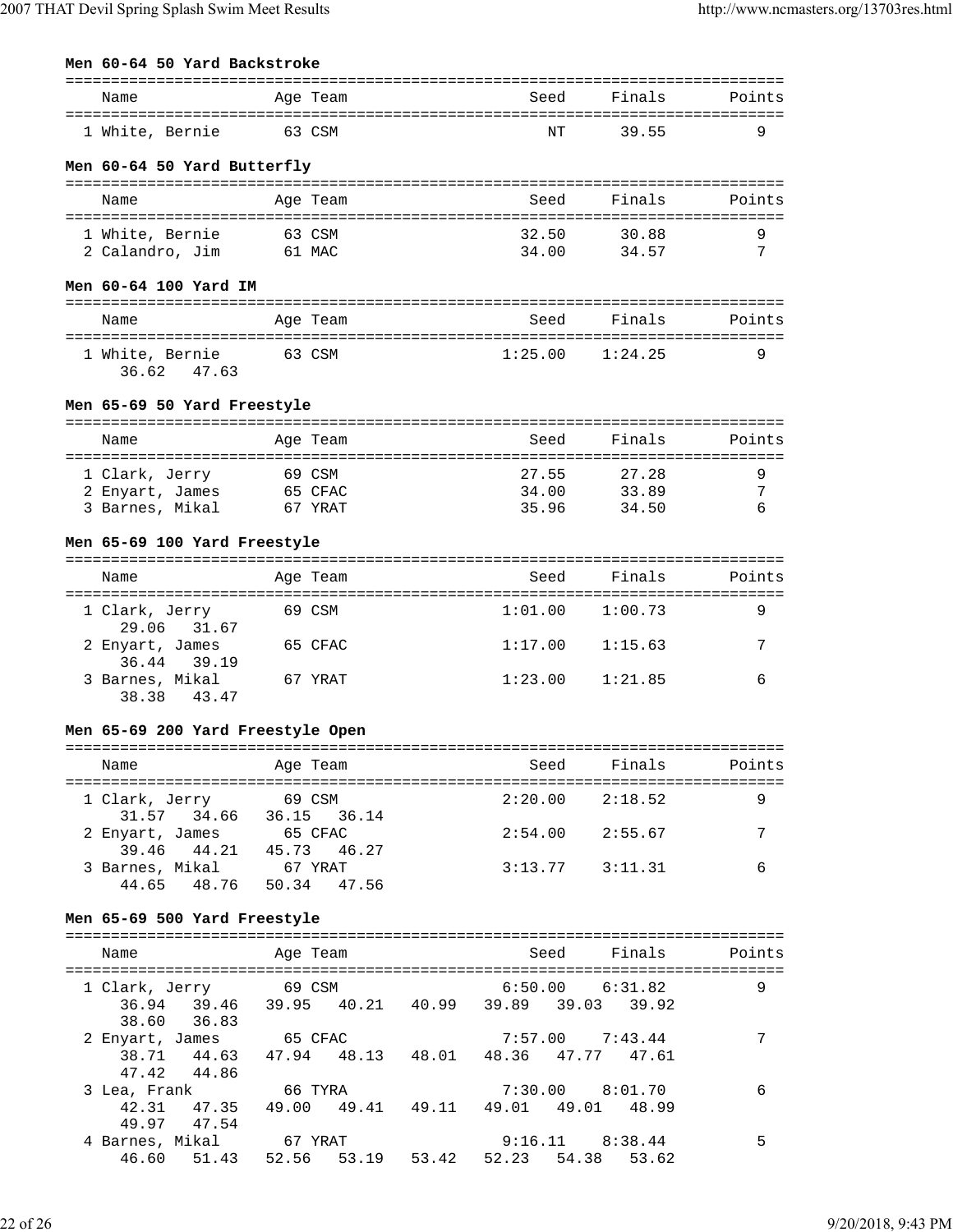53.09 47.92

| Men 65-69 50 Yard Backstroke                                                                                                |                    |                                                                                      |                       |        |
|-----------------------------------------------------------------------------------------------------------------------------|--------------------|--------------------------------------------------------------------------------------|-----------------------|--------|
| Name                                                                                                                        | Age Team           | Seed                                                                                 | Finals                | Points |
| 1 Barnes, Mikal<br>2 Lea, Frank                                                                                             | 67 YRAT<br>66 TYRA | 47.29<br>50.00                                                                       | 46.07<br>48.65        | 9<br>7 |
| Men 65-69 100 Yard Backstroke                                                                                               |                    |                                                                                      |                       |        |
| Name                                                                                                                        | Age Team           | Seed                                                                                 | Finals                | Points |
| 1 Lea, Frank<br>1:47.22                                                                                                     | 66 TYRA            | 2:10.00                                                                              | 1:46.44               | 9      |
| Men 65-69 200 Yard Backstroke                                                                                               |                    |                                                                                      |                       |        |
| Name                                                                                                                        | Age Team           | Seed                                                                                 | Finals                | Points |
| 1 Lea, Frank<br>$2:53.64$ 55.52                                                                                             | 66 TYRA            | NΤ                                                                                   | 3:49.09               | 9      |
| Men 70-74 100 Yard Backstroke                                                                                               |                    |                                                                                      |                       |        |
| Name                                                                                                                        | Age Team           | Seed                                                                                 | Finals                | Points |
| 1 Huson, John<br>51.29 53.52                                                                                                | 72 HARY            | 1:50.00                                                                              | 1:44.81               | 9      |
| Men 70-74 100 Yard Breaststroke                                                                                             |                    |                                                                                      |                       |        |
| Name                                                                                                                        | Age Team           | Seed                                                                                 | Finals                | Points |
| 1 Huson, John 72 HARY<br>51.13 57.93                                                                                        |                    |                                                                                      | $1:50.00$ $1:49.06$   | 9      |
| Men 70-74 100 Yard Butterfly                                                                                                |                    |                                                                                      |                       |        |
| Name                                                                                                                        | Age Team           | Seed                                                                                 | Finals                | Points |
| 1 Huson, John<br>51.49 1:03.00                                                                                              | 72 HARY            | 1:50.00                                                                              | 1:54.49               | 9      |
| Men 85-89 50 Yard Backstroke                                                                                                |                    |                                                                                      |                       |        |
| Name                                                                                                                        | Age Team           |                                                                                      | Seed Finals           | Points |
| 1 Holdrege, Fred                                                                                                            | 89 RAM             | 57.86                                                                                | 1:01.52               | 9      |
| Men 85-89 200 Yard Backstroke                                                                                               |                    |                                                                                      |                       |        |
| Name                                                                                                                        | Age Team           | Seed                                                                                 | Finals                | Points |
| 1 Holdrege, Fred                                                                                                            | 89 RAM<br>1:14.66  | 4:41.68                                                                              | 4:54.45               | 9      |
| Women 18+ 200 Yard Freestyle Relay                                                                                          |                    |                                                                                      |                       |        |
| Team                                                                                                                        |                    | Seed                                                                                 | Finals                | Points |
| ;=====================================<br>1 Dama 'A'<br>1) Krasnozon, Amie W26<br>3) Newton, Danielle W28<br>30.69<br>30.68 | 29.99              | =================<br>NΤ<br>2) Tuggle, Bethany W18<br>4) Fritchie, Karen W29<br>26.89 | ==========<br>1:58.25 | 18     |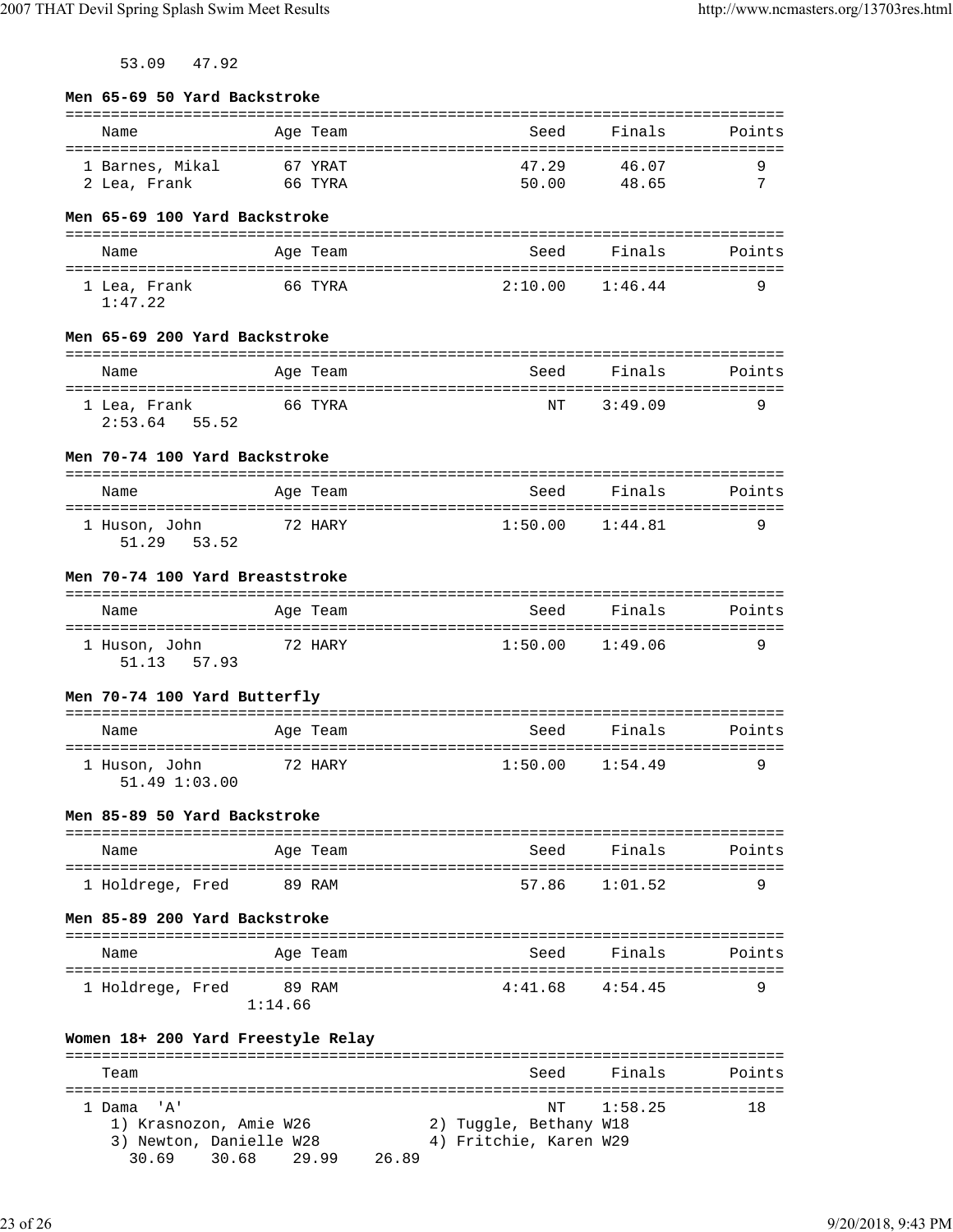| 2 That 'A'<br>1) Knoell, Carly W22<br>3) Nagle, Cynthia W28<br>29.47 30.54<br>31.57<br>27.37<br>Women 18+ 400 Yard Freestyle Relay                                         | NΤ<br>1:58.95<br>2) Wallace, Kacie W39<br>4) Nowak, Elizabeth W43                                  | 14          |
|----------------------------------------------------------------------------------------------------------------------------------------------------------------------------|----------------------------------------------------------------------------------------------------|-------------|
| Team                                                                                                                                                                       | =============================<br>Finals<br>Seed                                                    | Points      |
| 1 Dama 'A'<br>1) Williams, Heidi W38                                                                                                                                       | 4:14.37<br>NΤ<br>2) Strider, Stephanie W18                                                         | 18          |
| 3) Krasnozon, Amie W26<br>29.62<br>$1:00.69$ $34.39$ $1:07.61$<br>2 That 'B'<br>1) Nowak, Elizabeth W43                                                                    | 4) Fritchie, Karen W29<br>$32.17 \quad 1:07.35$<br>28.04<br>4:14.63<br>NΤ<br>2) Nagle, Cynthia W28 | 58.72<br>14 |
| 3) Knoell, Carly W22<br>29.44 1:00.87 32.36 1:09.03 31.00 1:04.93 29.27                                                                                                    | 4) Wallace, Kacie W39                                                                              | 59.80       |
| Women 18+ 200 Yard Medley Open Relay                                                                                                                                       |                                                                                                    |             |
| Team                                                                                                                                                                       | Finals<br>Seed                                                                                     | Points      |
| 1 Dama 'A'<br>1) Williams, Heidi W38<br>3) Strider, Stephanie W18<br>31.67 36.32 33.45 27.33                                                                               | NΤ<br>2:08.77<br>2) Fritchie, Karen W29<br>4) Krasnozon, Amie W26                                  | 18          |
| Women 35+ 200 Yard Freestyle Relay                                                                                                                                         |                                                                                                    |             |
| Team                                                                                                                                                                       | Seed<br>Finals                                                                                     | Points      |
| 1 That 'A'<br>$\begin{array}{l} -1, \text{ output } \texttt{W46} \\ \text{3) \text{ Culton, } } \texttt{Cathy W41} \\ \text{33.27} \end{array}$<br>33.27 35.81 30.21 28.08 | NΤ<br>2:07.37<br>2) Stetson, Margaret W55<br>4) Futch, Karen W44                                   | 18          |
| Women 35+ 400 Yard Freestyle Relay                                                                                                                                         |                                                                                                    |             |
| Team                                                                                                                                                                       | Seed<br>Finals                                                                                     | Points      |
| 1 That 'A'<br>1) Wicker, Cheryl W46<br>3) Culton, Cathy W41                                                                                                                | NT 4:48.28<br>2) Stetson, Margaret W55<br>4) Futch, Karen W44                                      | 18          |
| 35.93 1:14.10<br>38.34 1:23.74 31.92 1:08.55                                                                                                                               | 29.86 1:01.89                                                                                      |             |
| Women 35+ 200 Yard Medley Open Relay                                                                                                                                       |                                                                                                    |             |
| Team                                                                                                                                                                       | Seed<br>Finals                                                                                     | Points      |
| 1 That 'A'<br>1) Wicker, Cheryl W46<br>3) Culton, Cathy W41<br>31.92<br>32.14 34.10<br>30.08                                                                               | 2:08.24<br>NΤ<br>2) Stetson, Margaret W55<br>4) Futch, Karen W44                                   | 18          |
| Men 18+ 200 Yard Freestyle Relay                                                                                                                                           |                                                                                                    |             |
| Team                                                                                                                                                                       | Finals<br>Seed                                                                                     | Points      |
| 1 That<br>" A "<br>1) McCubbins, Jesse M20<br>3) White, Kirk M37<br>24.00<br>17.24<br>32.39<br>26.62                                                                       | 1:40.25<br>NΤ<br>2) Crankshaw, Erik M34<br>4) Porco, Filippo M29                                   | 18          |

#### **Men 18+ 400 Yard Freestyle Relay**

#### ===============================================================================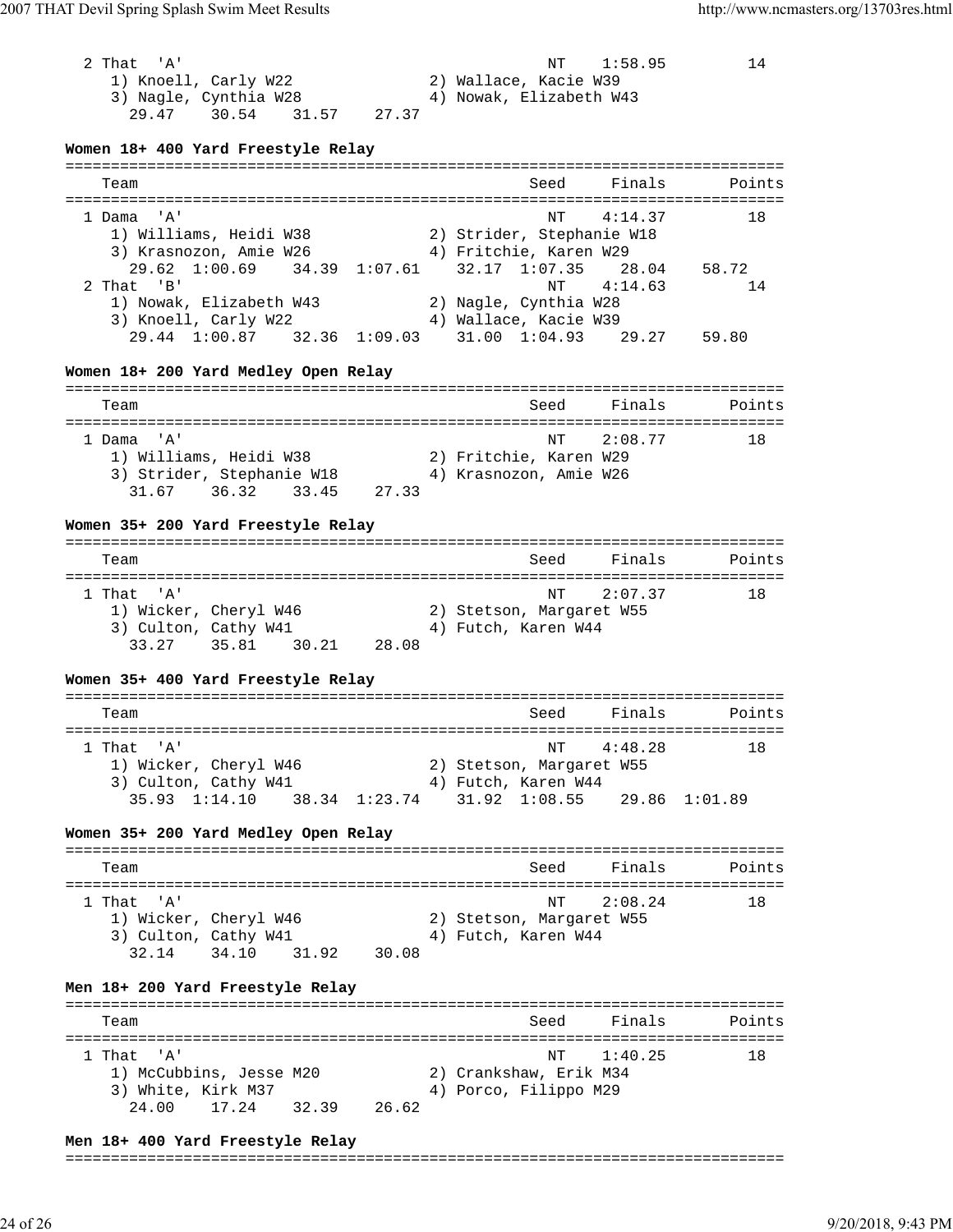| Team                                                                                          |  | Seed                                                                                                  | Finals                      | Points            |
|-----------------------------------------------------------------------------------------------|--|-------------------------------------------------------------------------------------------------------|-----------------------------|-------------------|
| 1 Dama 'A'<br>26.89<br>56.48<br>26.80<br>2 That 'A'<br>1) McCubbins, Jesse M20                |  | NΤ<br>56.34 26.81 57.03<br>NΤ<br>2) Porco, Filippo M29                                                | 3:43.18<br>25.99<br>3:44.79 | 18<br>53.33<br>14 |
| 3) Crankshaw, Erik M34<br>25.68 54.30 17.06 59.67 25.46 53.02 27.04 57.80                     |  | 4) White, Kirk M37                                                                                    |                             |                   |
| Men 18+ 200 Yard Medley Open Relay                                                            |  |                                                                                                       |                             |                   |
| Team                                                                                          |  | Seed                                                                                                  | Finals                      | Points            |
| 1 That 'A'<br>1) Crankshaw, Erik M34<br>3) White, Kirk M37<br>35.18 26.74<br>23.50<br>28.72   |  | NΤ<br>2) Porco, Filippo M29<br>4) McCubbins, Jesse M20                                                | 1:54.14                     | 18                |
| 2 Dama 'A'<br>1) Perez, Brad M24<br>3) Orn, Mikael M45<br>28.99 32.28 27.51 28.52             |  | NT<br>2) Parr, Derek M32<br>4) Love, Robert M44                                                       | 1:57.30                     | 14                |
| Men 25+ 200 Yard Freestyle Relay                                                              |  |                                                                                                       |                             |                   |
| Team                                                                                          |  | Seed                                                                                                  | Finals                      | Points            |
| 1 Dama 'A'<br>1) Gainer, Tommy M30<br>3) Love, Robert M44<br>25.78 24.66 28.18 24.30          |  | ΝT<br>2) Parr, Derek M32<br>4) Orn, Mikael M45                                                        | 1:42.92                     | 18                |
| Men 35+ 200 Yard Freestyle Relay                                                              |  |                                                                                                       |                             |                   |
| Team                                                                                          |  | Seed                                                                                                  | Finals                      | Points            |
| 1 That 'A'<br>1) Dewitt, Martin M42<br>3) Van Der Horst, Charles M55                          |  | NT<br>2) Schmitz, Bob M54<br>4) McGraw, Dennis M55                                                    | 1:44.47                     | 18                |
| 24.67<br>25.54<br>26.69 27.57                                                                 |  |                                                                                                       |                             |                   |
| Men 35+ 400 Yard Freestyle Relay                                                              |  |                                                                                                       |                             |                   |
| Team                                                                                          |  |                                                                                                       | Seed Finals                 | Points            |
| $1$ That $'B'$<br>1) Fritsch, Dan M42<br>3) McGraw, Dennis M55<br>26.58 54.52<br>29.30 59.70  |  | NT<br>2) O'Donnell, Jerry M48<br>4) Van Der Horst, Charles M55<br>$16.05$ $1:02.45$ $29.40$ $1:01.79$ | 3:58.46                     | 18                |
| Men 35+ 200 Yard Medley Open Relay                                                            |  |                                                                                                       |                             |                   |
| Team                                                                                          |  | Seed                                                                                                  | Finals                      | Points            |
| 1 That 'B'<br>1) Dewitt, Martin M42<br>3) Tucker, Jim M46<br>30.99<br>16.24<br>31.85<br>15.78 |  | NT<br>2) Schmitz, Bob M54<br>4) McGraw, Dennis M55                                                    | 1:34.86                     | 18                |
| Mixed 18+ 200 Yard Freestyle Relay<br>Team                                                    |  | Seed                                                                                                  | Finals                      | Points            |